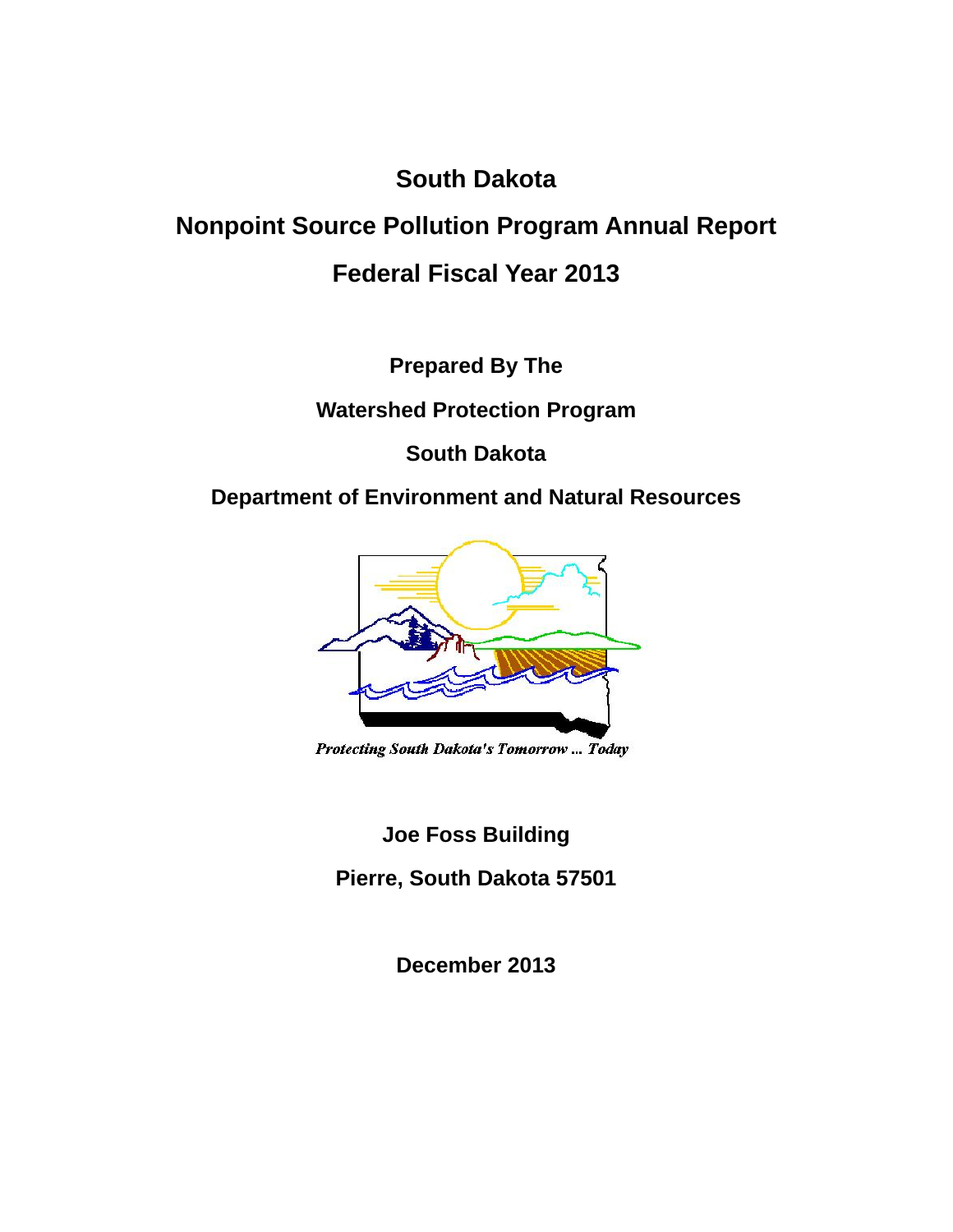### **South Dakota**

# **Department of Environment and Natural Resources Nonpoint Source Pollution Program Annual Report**

### **Federal Fiscal Year 2013**

#### **South Dakota NPS Program Structure and Management**

The South Dakota Nonpoint Source (NPS) Pollution Program is administered by the South Dakota Department of Environment and Natural Resources' (DENR) Watershed Protection Program (WPP). NPS pollution activities completed by program staff are selected to improve, restore and maintain the water quality of the state's lakes, streams, wetlands, and ground water in partnership with other organizations, agencies and citizens. For more information about DENR's NPS activities visit:

#### http://denr.sd.gov/dfta/wp/wp.aspx

Note: *In 2014 DENR will complete the update of the States NPS Management Plan.*

The South Dakota Nonpoint Source Task Force is DENR's primary partner for implementation of the South Dakota NPS Program. The task force is a citizen's advisory group with a membership of approximately twenty-five agencies, organizations and tribal representatives (see Table 1). For additional information about the task force visit:

#### http://denr.sd.gov/dfta/wp/npstf.aspx

#### **Table 1. NPS Task Force Core Agencies & Interest Groups**

| <b>Corn Growers Association</b>                       | <b>SD Pork Producers</b>           |
|-------------------------------------------------------|------------------------------------|
| Izaak Walton League of America                        | SD Wheat, Inc.                     |
| Lower Brule Sioux Tribe                               | South Dakota State University      |
| Natural Resources Conservation Service                | US Bureau of Reclamation           |
| <b>Planning Districts</b>                             | US Fish and Wildlife Services      |
| <b>Resource Conservation and Development Councils</b> | <b>US Forest Service</b>           |
| SD Assoc. of Conservation Districts                   | US Geological Survey               |
| SD Cattlemen's Association                            | <b>Water Development Districts</b> |
| SD Chapter of the Sierra Club                         | <b>SD Farmers Union</b>            |
| <b>SD Conservation Commission</b>                     |                                    |
| SD Dept. of Agriculture                               |                                    |
| SD Dept. of Environment and Natural Resources         |                                    |
| SD Dept. of Game, Fish and Parks                      |                                    |
| SD Dept. of Transportation                            |                                    |
| SD Farm Bureau                                        |                                    |
| <b>SD Grassland Coalition</b>                         |                                    |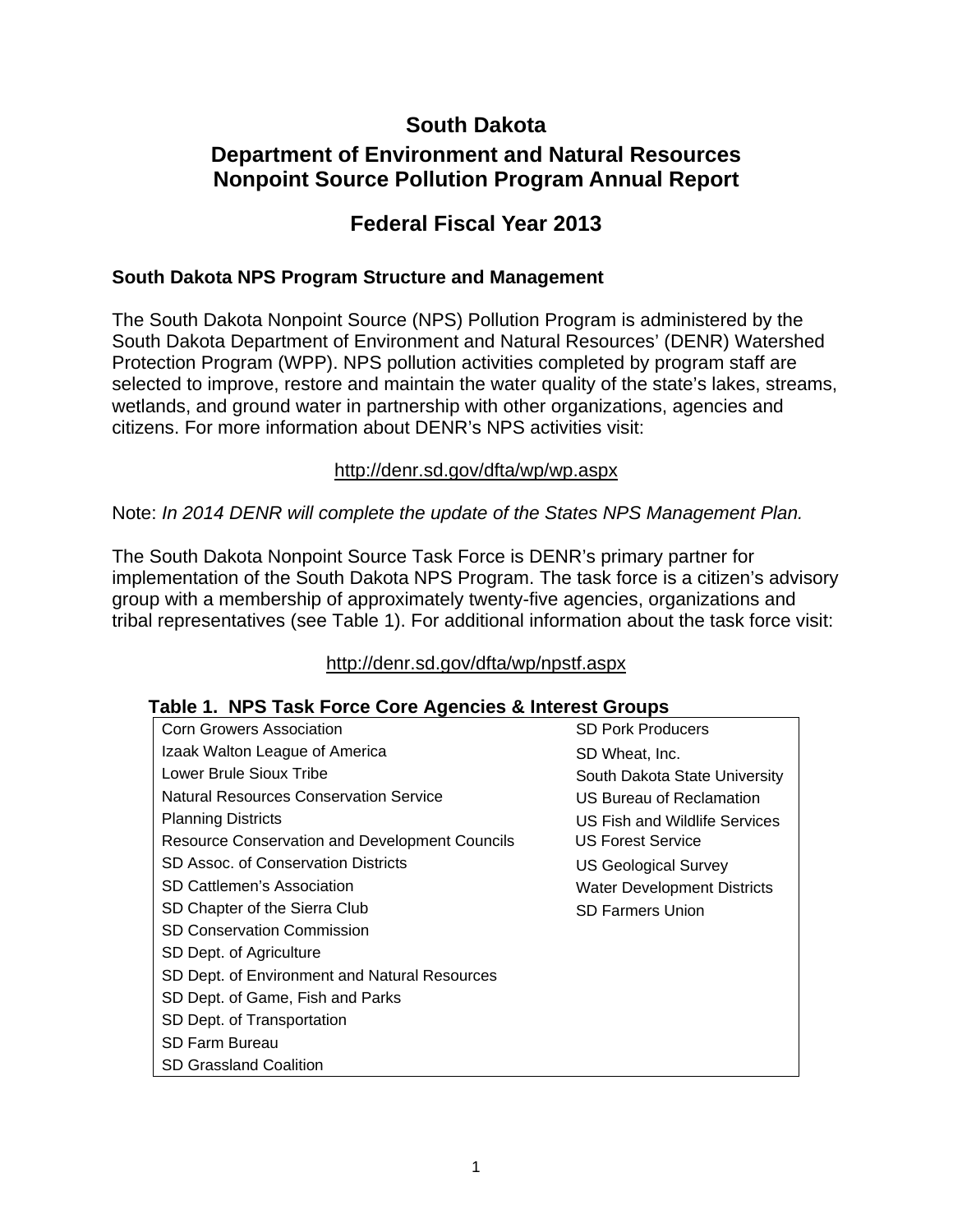#### **319 Grant**

The South Dakota Department of Environment and Natural Resources' FFY 2013 Section 319 grant award from the Environmental Protection Agency (EPA) consisted of \$792,400 in base funds and \$1,638,600 in incremental funds. The \$2,431,000 total award was allocated as follows: Staff & Support - \$600,000 and 319 Projects - \$1,831,000. Projects awarded funding from the Department's FFY 2013 Grant are listed in Table 2.

\*The South Dakota Board of Water and Natural Resources approved using \$415,000 in Clean Water State Revolving Fund (CWSRF) Water Quality Grant dollars to supplement the 319 pass through funds.

| able 2. FFT 2013 Section 319 Froject Awards           |               |    |                    |    |             |
|-------------------------------------------------------|---------------|----|--------------------|----|-------------|
| Project                                               |               |    | Project Grant (\$) |    |             |
| <b>Staff &amp; Support</b>                            | <b>Base</b>   |    | <b>Incremental</b> |    | Total       |
| <b>DENR Staffing and Technical Support</b>            | \$600,000     |    |                    | \$ | 600,000     |
| Implementation                                        |               |    |                    |    |             |
| Belle Fourche River - Segment 6                       | \$<br>192,400 | S  | 612.600            | \$ | 805,000     |
| Lewis & Clark Project - Segment 3 (Amendment)         |               | \$ | 300,000            | \$ | 300,000     |
| 303d Planning & Technical Assistance - Segment 3      |               | \$ | 455,000            | \$ | 455,000     |
| Grassland Management & Planning Segment 4             |               | \$ | 201,000            | \$ | 201,000     |
| Impacts of Winter Manure Spreading-Seg. 1 (Amendment) |               | \$ | 70,000             | \$ | 70,000      |
| Total 319                                             | \$792,400     |    | \$1,638,600        |    | \$2,431,000 |
| *CWSRF Water Quality Grants                           |               |    |                    | S  | 415,000     |

#### **Table 2. FFY 2013 Section 319 Project Awards**

Projects (Table 3) awarded 319 funding during FFY 2013 using prior year funds reverted from projects that were completed but did not expend the total amount awarded.

| Table 3. Projects Awarded Section 319 Grants from Prior Year Funds |  |  |  |  |  |  |  |  |
|--------------------------------------------------------------------|--|--|--|--|--|--|--|--|
|--------------------------------------------------------------------|--|--|--|--|--|--|--|--|

| <b>Project</b>                               |       | Grant (\$) | 319 Grant<br>Year   |
|----------------------------------------------|-------|------------|---------------------|
| Implementation                               |       |            |                     |
| NPS Information & Education Segment 3        | \$    | 78,792     | 2008 & 2010         |
| Lower James River Project Segment 3          | \$    | 74,834     | 2009                |
| Spring Creek Watershed Project Segment 2     | \$    | 160,607    | 2011                |
| Lewis & Clark Project Segment 3              | \$    | 321,770    | 2008, 2009,<br>2010 |
| Impacts of Winter Manure Spreading Segment 1 | \$    | 10.657     | 2012                |
| Upper Big Sioux Project Segment 6            | \$    | 193,180    | 2010                |
|                                              | Total | 839,840    |                     |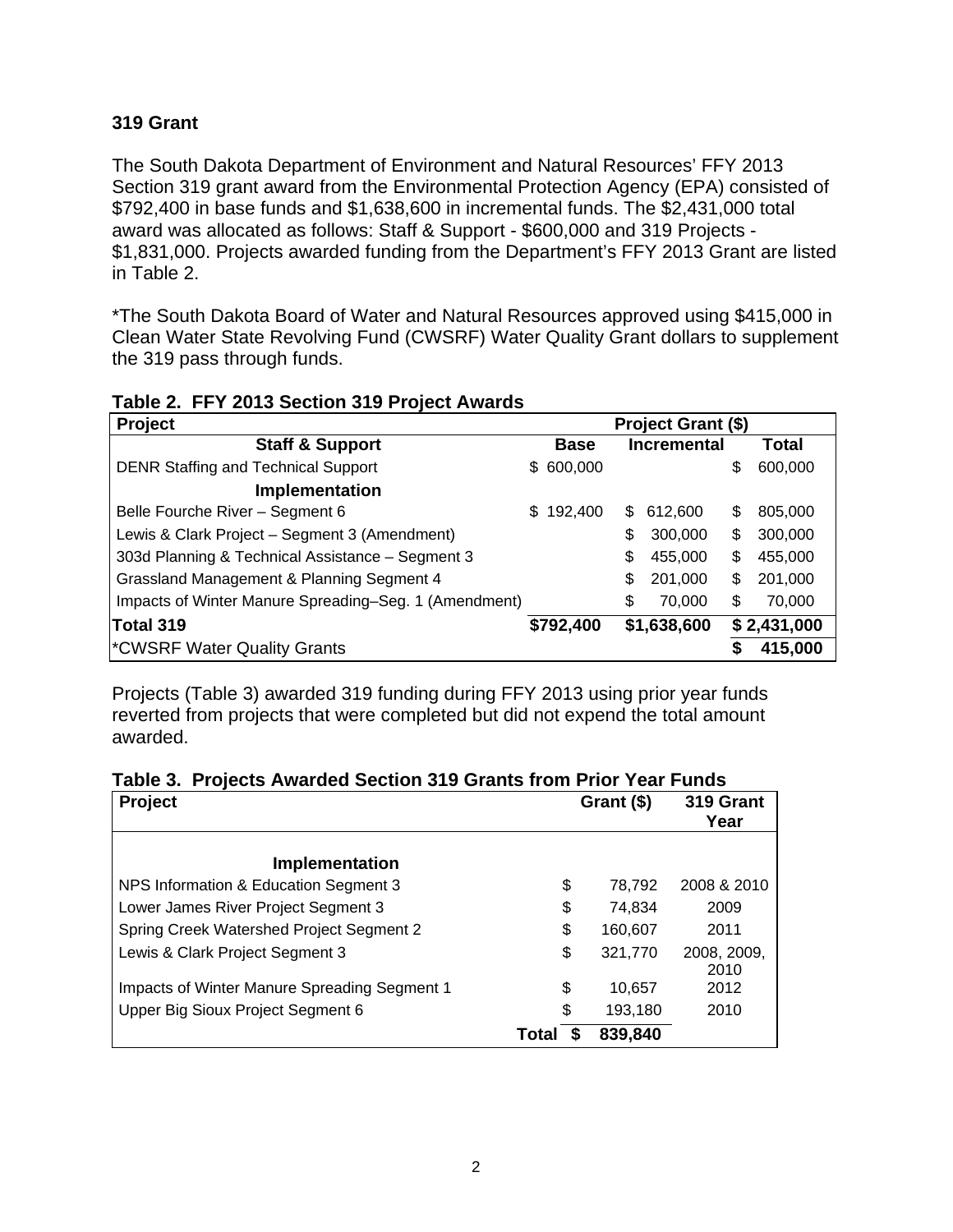#### **Active 319 Projects**

A list of Section 319 projects funded by previous grant awards that were open during the FFY 2013 reporting period is provided in Appendix A. The list is arranged by river basin.

#### **Completed 319 Projects**

Table 4 contains a list of 319 projects closed during FFY 2013. The status of the final report is listed for each project.

|                                        |             | <b>Final Report Status</b> |            |             |            |
|----------------------------------------|-------------|----------------------------|------------|-------------|------------|
| <b>Project</b>                         | In          | In Review                  |            |             | Approved   |
|                                        | Preparation | <b>DENR</b>                | <b>EPA</b> | <b>DENR</b> | <b>EPA</b> |
| Belle Fourche River Segment 5          |             |                            | х          |             |            |
| <b>Brown County Segment 2</b>          |             |                            |            |             |            |
| Grasslands Mgmt. & Planning Segment 3  | х           |                            |            |             |            |
| 303d Planning and Assistance Segment 2 |             |                            |            |             |            |
| <b>Spring Creek Segment 1</b>          | х           |                            |            |             |            |
| Vermillion Basin Segment 1             |             |                            |            |             |            |

#### **Table 4. 319 Projects Closed During FFY 2013**

A historical list of Section 319 projects completed by DENR and its project partners is provided in Appendix B. The projects are listed alphabetically by river basin. Unless otherwise indicated, a final report for each project has been filed with EPA, entered in Grant Reporting and Tracking System (GRTS), and is available from the SD State Library. Several of the reports are also available by visiting:

#### http://denr.sd.gov/dfta/wp/wqinfo.aspx#Project

During 2013 DENR continued activities to close out all 319 grants awarded to the department by their current expiration dates. The 2009 grant is on target for being completed on time in 2014.

#### **See Appendix F:** for the final 2008 report

#### **604(b) Grant**

South Dakota had four 604(b) grants open during the FFY 2013 reporting period. The Section 604(b) project activities are detailed in Table 5.

| Grant #C6-99813110                                               |            |               |
|------------------------------------------------------------------|------------|---------------|
| Projects                                                         | Grant (\$) | <b>Status</b> |
| Northern Great Plains Reference Site Validation & Bio-monitoring | \$76,500   | Completed     |
| <b>White River TMDLs Project</b>                                 | \$24,500   | Completed     |
|                                                                  | \$101,000  |               |
|                                                                  |            |               |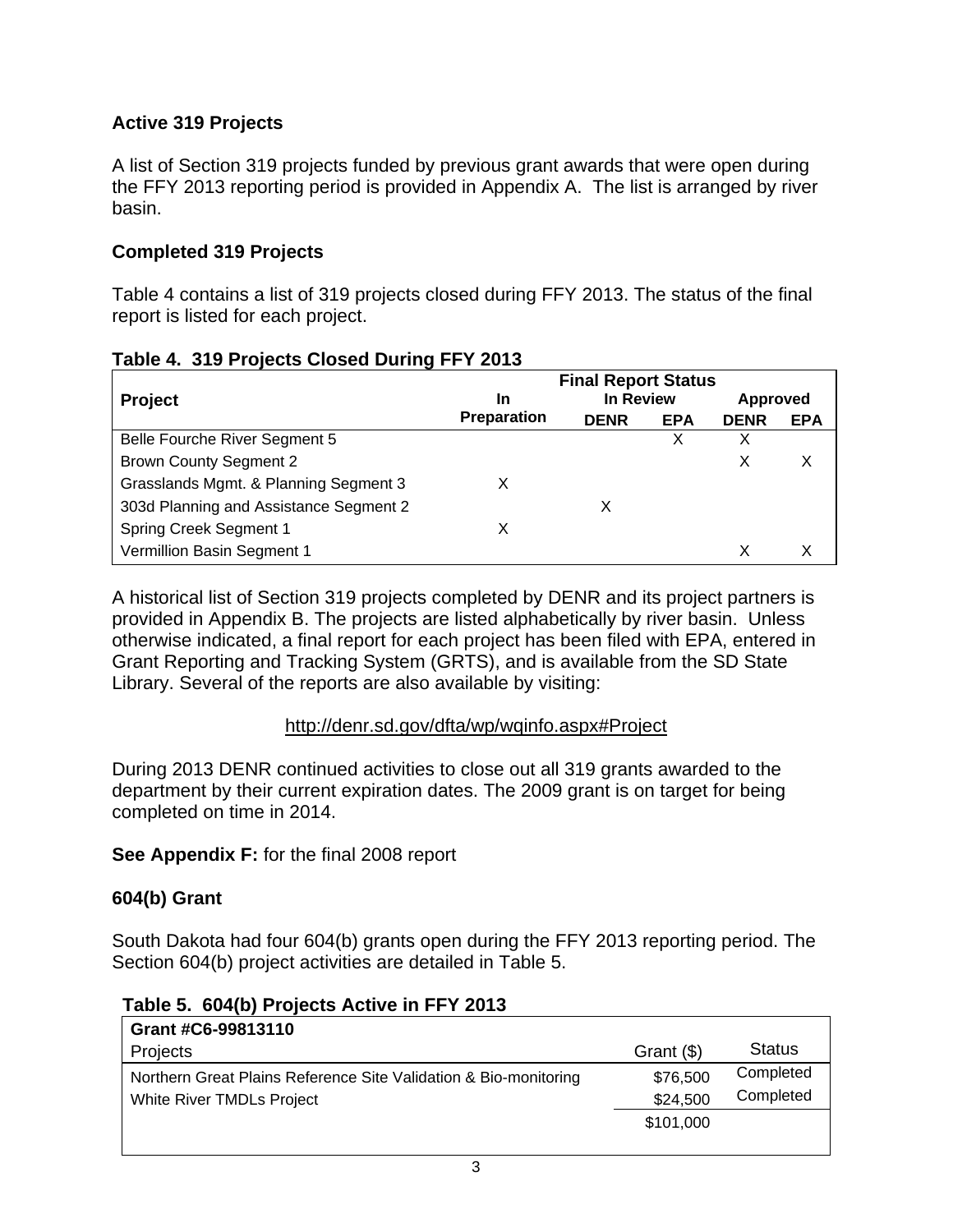| Grant #C6-99813111                                          |              |               |
|-------------------------------------------------------------|--------------|---------------|
| Projects                                                    | Grant $(\$)$ | <b>Status</b> |
| <b>Brookings Area TMDL Sampling</b>                         | \$25,000     | Completed     |
| Black Hills Stream Temperature TMDL (Battle Creek & others) | \$36,750     | Completed     |
| DENR Statewide Lake Survey (2011-2012)                      | \$8,750      | Completed     |
| <b>DENR Administration/Travel</b>                           | \$9,500      | Completed     |
| <b>White River TMDL</b>                                     | \$20,000     | Completed     |
|                                                             | \$100,000    |               |
|                                                             |              |               |
| Grant #C6-99813112                                          |              |               |
| Project                                                     | Grant (\$)   |               |
| Black Hills Stream Temperature TMDL (Battle Creek & others) | \$100,000    | Completed     |
|                                                             | \$100,000    |               |
|                                                             |              |               |
| Grant #C6-99813113                                          |              |               |
| Projects                                                    | Grant (\$)   | <b>Status</b> |
| Black Hills Stream Temperature TMDL (Battle Creek & others) | \$5,700      | Completed     |
| DENR Contractual – Misc. Water Quality Samples              | \$5,400      | On schedule   |
| SDSU Cropland Planning for Water Quality improvement        | \$23,900     | On Schedule   |
| Whitewood Creek & Bear Butte Creek Temperature TMDL - Phase |              | On Schedule   |
|                                                             | \$65,000     |               |
|                                                             | \$100,000    |               |

A historical listing of completed 604(b) funded projects is located in Appendix C.

#### **Section 106 Categorical Grant**

South Dakota had three 106 Supplemental Categorical grants open during the FFY 2013 reporting period. The Section 106 project activities are detailed in Table 6.

 **Table 6. Section 106 Categorical Grant Activities**

| Grant I-97886501<br>1-Oct-10 through 30-Sep-2013             |            |
|--------------------------------------------------------------|------------|
| Project                                                      | Grant (\$) |
| <b>DENR Stream Reference Site Development</b>                | \$36,464   |
| EPA In-Kind for Lab Services                                 | \$26,000   |
| <b>EPA In-Kind for Wetland Survey Field Work</b>             | \$78,000   |
| Northern Glaciated Plains Ref. Site Validation & Bio Toolkit | \$46,336   |
| Stage/Discharge Relationship Development                     | \$91,200   |
|                                                              | \$278,000  |
| <b>Grant I-97892801</b>                                      |            |
| 1-Jun-12 through 30-Sep-2014                                 |            |
|                                                              |            |
| Project                                                      | Grant (\$  |
| <b>Beneficial Use Assessments</b>                            | \$21,000   |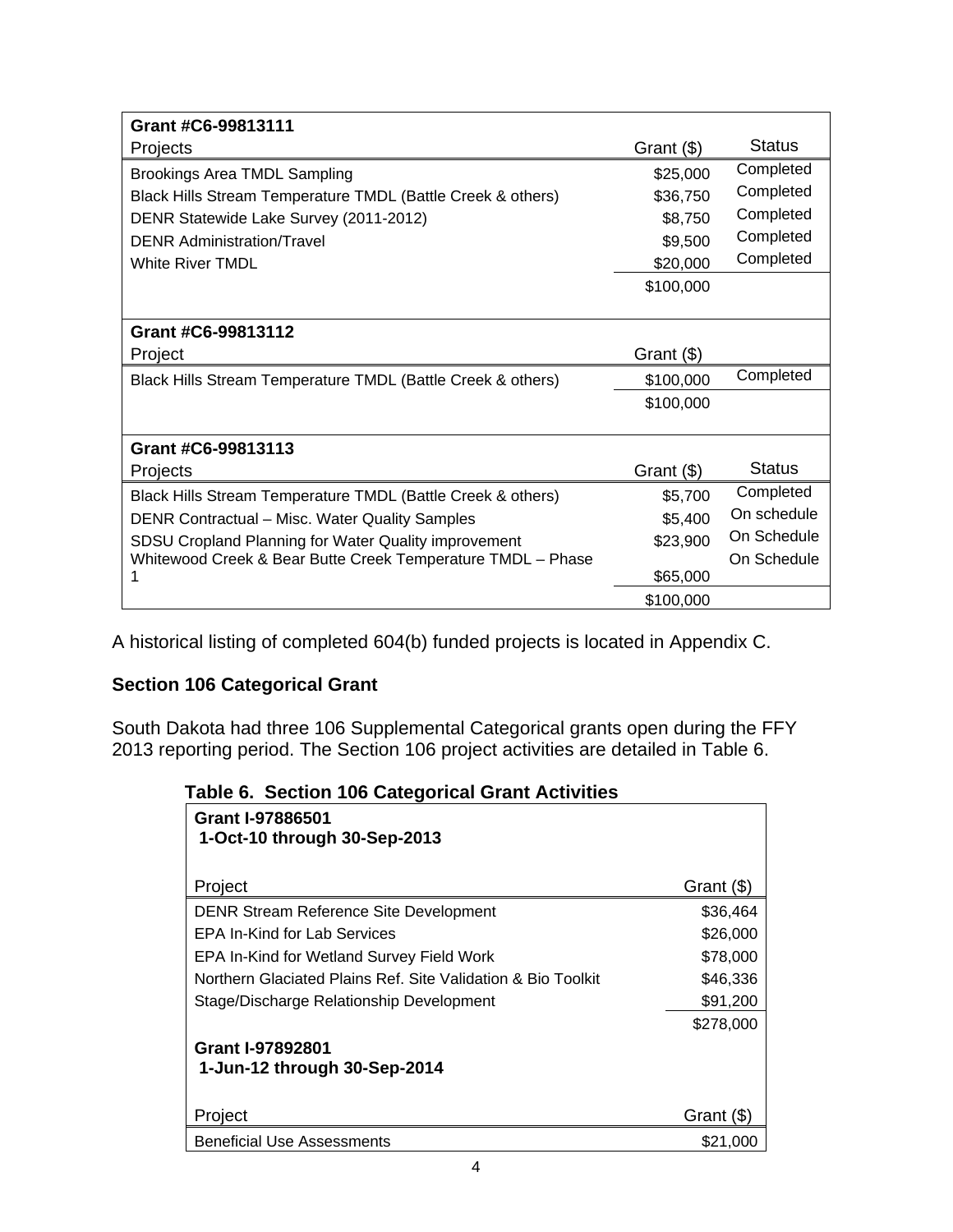| <b>Cost Share USGS Gaging Stations</b>          | \$30,000  |
|-------------------------------------------------|-----------|
| DENR National Lakes & Statewide Lake Surveys    | \$250,000 |
| EPA In-Kind for Lab Services                    | \$94,600  |
| <b>NWGP Reference Site Development</b>          | \$93,400  |
| Stage/Discharge Relationship Development        | \$28,200  |
|                                                 | \$517,200 |
| Grant I-97893901                                |           |
| 1-Jan-13 through 31-Dec-15                      |           |
|                                                 |           |
| Projects                                        |           |
| DENR NRSA and Reference Sites                   | \$139,648 |
| EPA In-Kind for Lab Services                    | \$102,902 |
| <b>NWGP Reference Site Development</b>          | \$380,000 |
| Sediment Diatom Analysis                        | \$12,750  |
| Stage/Discharge Relationship Development (USGS) | \$30,000  |
|                                                 |           |
| Use Attainability Assessment                    | \$12,000  |

A historical listing of completed Section 106 funded projects is located in Appendix D.

#### **Grants Reporting and Tracking System**

South Dakota enters information about 319 funded projects into the EPA Grants Reporting and Tracking System (GRTS) database. The GRTS database contains information about project funding, goals, and tasks. During FFY 2013, DENR entered annual evaluations for all active projects. The reports detail project activities and progress for the period October 1, 2012 – September 30, 2013. The program can be accessed at:

http://iaspub.epa.gov/pls/grts/f?p=110:199

#### **Staff**

During the reporting period, the Watershed Protection section was authorized 14 full time equivalents. Included in the number were twelve environmental scientists, one natural resources engineer, and one program administrator. Visit the Watershed Protection website for contact information, areas of program responsibility, and information about staff and support program goals.

#### http://denr.sd.gov/dfta/wp/staff.aspx

Watershed staff has access to the services of other Division of Financial and Technical Assistance and department media program staff as needed to carry out the mission of the Watershed Protection section.

Watershed staff provided funded projects with technical assistance and project oversight through onsite and electronic means during FFY 2013. They also assisted prospective project partners with the preparation of project proposals and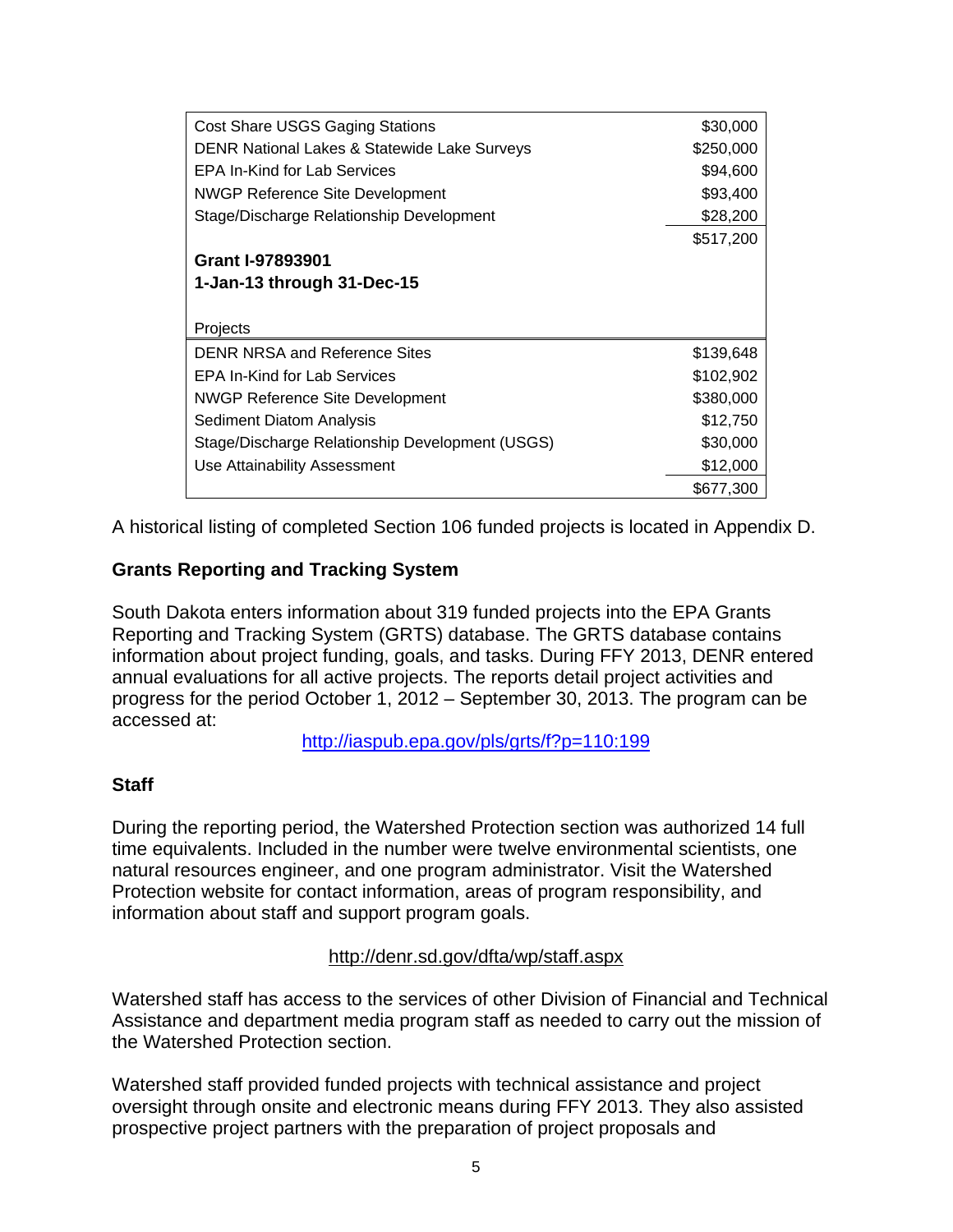implementation plans. In FFY 2013 staff initiated 8 contracts obligating \$1,962,674 in federal funds and processed 125 payment requests for federal funds totaling \$2,458,037 from all sources; and initiated 5 contracts obligating \$615,000 in state and other funds and processed 35 payment requests totaling \$941,827 (total includes Clean Water State Revolving Fund NPS loans and water quality grants).

#### **Training & Support**

Training was provided for department program staff, local watershed implementation and assessment project staff, and stakeholder groups. This training consisted of onsite project assistance, specialized training for monitoring and assessment, and coordinator workshops.

In addition to the training opportunities provided with direct involvement by the department, training is provided by 319 implementation project sponsors. Examples of training opportunities would be Volunteer Water Quality Monitoring, Managed Grazing Tours and Workshops, and Nutrient Management workshops.

#### **Project Guidance & Oversight**

Watershed staff provides project management assistance to project sponsors during all phases of project development, implementation, and evaluation. The project guidance information and other documents are available at:

#### http://denr.sd.gov/dfta/wp/319.aspx

Program project officers are encouraged to complete at least two onsite visits to each assigned project each year. During FFY 2013, the reviews resulted in the revision of several project implementation plans and budgets and development of exit strategies for several projects prior to their expiration dates.

#### **Information and Education**

The NPS Information and Education (I & E) Program is implemented through DENR's Watershed Protection Program. In FFY 2003, the decision was made to outsource the primary responsibility for the implementation of the statewide NPS I & E Program to the South Dakota Discovery Center. The Discovery Center was awarded a \$200,000 grant in FFY 2004 for that purpose. In FFY 2007, the Center was awarded \$200,000 in additional 319 funds to continue the project. In FFY 2010, they received \$300,000 for segment 3. In FFY 2013 the Center applied for \$370,000 for segment 4.

DENR maintains a close working relationship with the Discovery Center to ensure program milestones are met and to ensure that the program is widely advertised.

Additional outreach activities with which the department was involved during FFY 2013 are outlined below.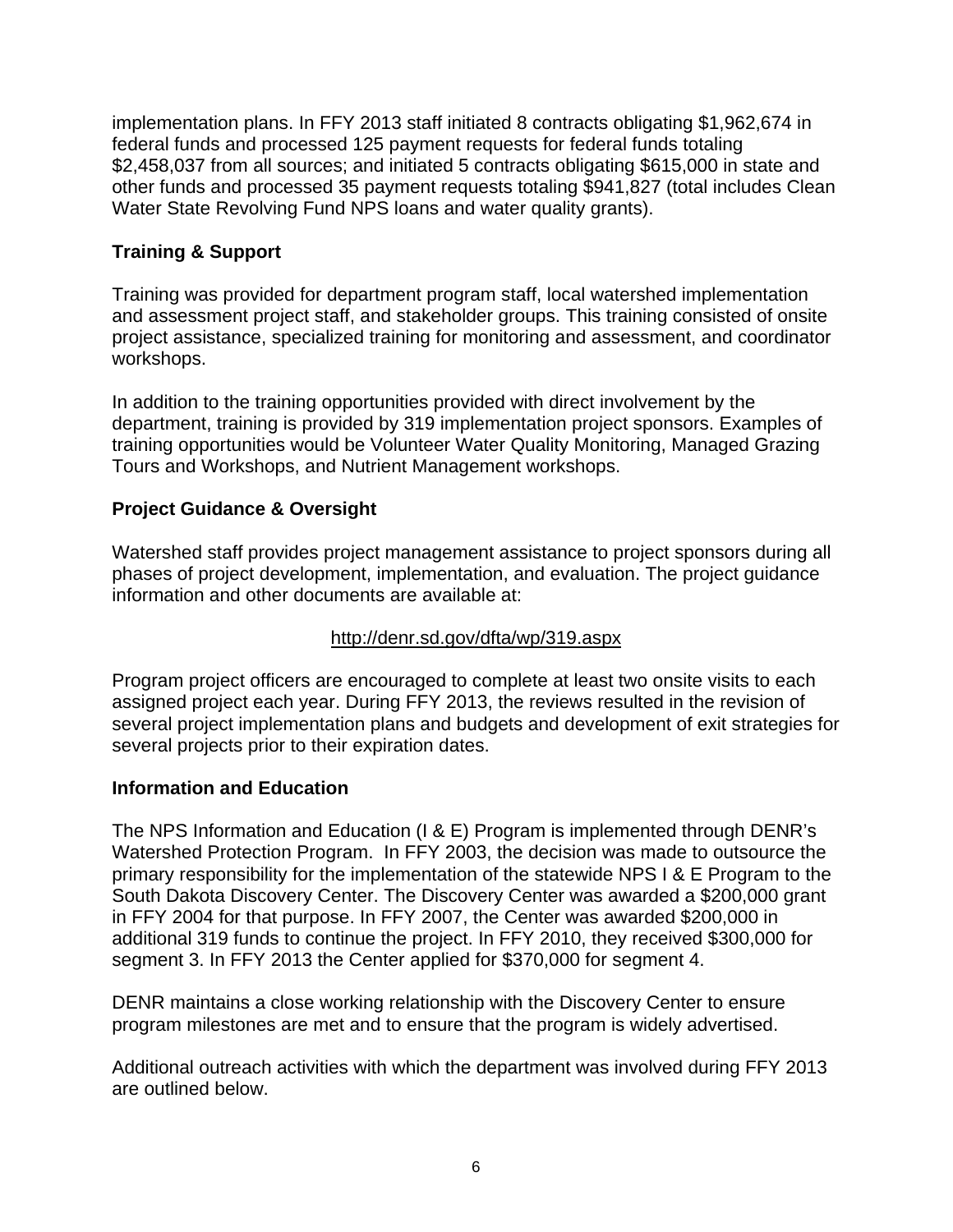Dakota Water Watch is a system of trained citizen volunteers who take time each year to gather water quality information on lakes, streams, and wetlands in their area. This helps fill existing data gaps and helps to improve or maintain the water quality in eastern South Dakota. In FFY 2013 this program was expanded to the western part of the state.

Since 1992, South Dakota Water Festivals have delivered a strong water conservation message to an increasing number of fourth graders. Our goal is to provide a multi-topic, interdisciplinary, one-day water "science fair" where kids apply water education knowledge learned in the classroom to "real life" problem solving situations.

The Leopold Conservation Award program in South Dakota was started in 2010. It has several positive outcomes. First, it recognizes and celebrates extraordinary achievement in voluntary conservation by private landowners. Second, it inspires countless other landowners by example. Third, it provides a prominent platform by which agricultural community leaders are recognized as conservation ambassadors to citizens outside of agriculture. Finally, the program builds bridges between agriculture, government, environmental organizations, industry, and academia to advance the cause of private lands conservation.

In 2013 South Dakota participated for the first time in the Cannon Evirothon. The Cannon Envirothon is North America's largest high school environmental education competition. The goal is to develop in young people an understanding of the principles and practices of natural resource management and ecology and through practice dealing with complex resource management decisions.

In 2013 South Dakota selected the Skunk Creek Watershed for participation in Sand County Foundation's "Water As A Crop". This program is designed to demonstrate the vital connection between the health of working lands and the quality and reliability of water supplies. It creates partnerships to improve land and water quality, while fostering a mutual understanding about the value of good water stewardship.

#### **Financial and Technical Assistance Provided by Project Partners**

While financial and technical assistance received from the Environmental Protection Agency provides the base for the South Dakota NPS Program, the resources available from public and private program partners are integral components of many program activities. Selected partnerships active during the past year are summarized below. For additional information about these and other program partnerships, consult the *South Dakota Watershed Project Funding and Technical Assistance Guide.* An electronic copy of the guide is available by visiting:

#### http://denr.sd.gov/dfta/wp/documents/NPSFundingTechnicalAssistanceGuide.pdf

#### **USDA Natural Resources Conservation Service and Farm Service Agency**

The USDA Natural Resources Conservation Service (NRCS) and Farm Service Agency (FSA) are active project partners in nearly all phases of the NPS Program. Financial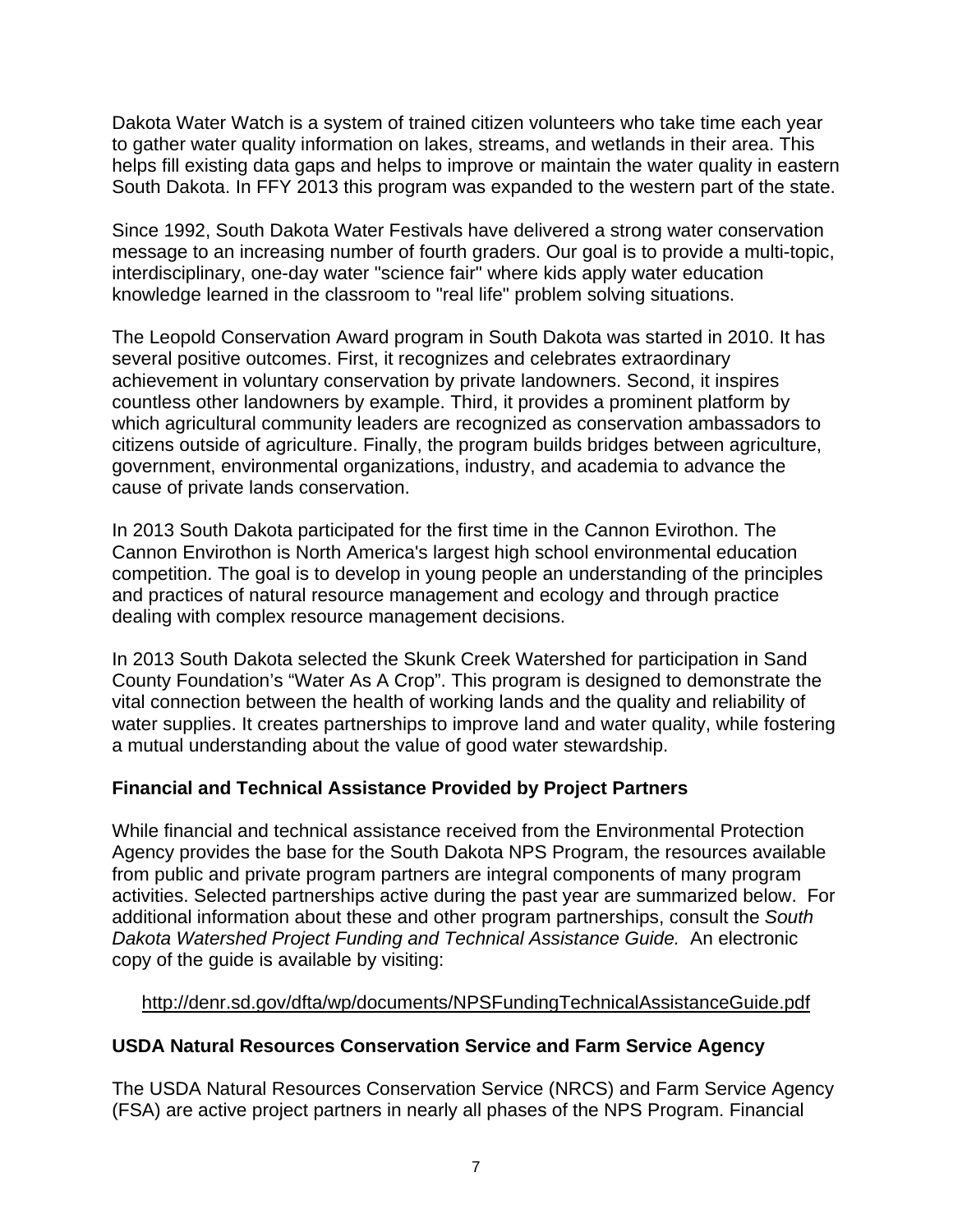assistance for NPS related activities provided by USDA administered programs during FFY 2013 is shown in Table 7.

| ייטאופט ווי שט זיי ניסט איז די די טעוויונט ווי ניסטוויונט ווי ניסט ווי ניסט ווי ניסט ווי ניסט ווי ניסט ווי ניס<br>Program | # Applications Funded | <b>Acres</b> | Funding (\$) |
|---------------------------------------------------------------------------------------------------------------------------|-----------------------|--------------|--------------|
| Conservation Reserve Enhancement (CREP) *                                                                                 | 168                   | 18,638       | \$319,000    |
| Conservation Stewardship Program (CSP)                                                                                    | 404                   | 984,965      | \$11,083,631 |
| Environmental Quality Incentives (EQIP)                                                                                   | 293                   | 350,257      | \$12,540,347 |
| Grasslands Reserve Program (GRP)                                                                                          | 5                     | 18,866       | \$4,173,713  |
| National Water Quality Initiative (EQIP) **                                                                               | 14                    |              | \$537,405    |
| Wetland Reserve Program (WRP)                                                                                             | 54                    | 4.869        | \$10,488,020 |
| Wildlife Habitat Incentives Program (WHIP)                                                                                | 175                   |              | \$4,354,075  |

**Table 7. SD NPS Related Activities Funded during FFY 2013 by USDA Programs** 

\* The Conservation Reserve Enhancement Program (CREP) is administered by the USDA's Farm Service Agency. CREP is a "state-sponsored" Conservation Reserve Program designed for a specific geographic area that will address resource concerns identified by state partners.

The South Dakota CREP program was established in October 2009 and is managed by the South Dakota Game, Fish and Parks Department (GFP). The focus is on improving water quality, reducing soil erosion, and providing flood control all while creating additional pheasant nesting habitat in the James River Watershed. CREP participants will receive 40% higher rental rates than if they were to just enroll their land in the Conservation Reserve Program (CRP). Every acre enrolled in CREP will be open to public hunting and fishing.

\*\*The National Water Quality Initiative (NWQI) was new for FFY 2012. The Goal is to remove streams and other water-bodies from the 303d list, from threatened status, or from contributing to impairments. NWQI will assist producers to address high-priority water resource concerns in small watersheds. The State partnership selected four 12 digit Hydrologic Units in the Skunk Creek watershed which drains to the Big Sioux River. The significance's of this tributary is that it contributes pollutants that affect the City of Sioux Falls ability to address and achieve the TMDLs for the portion of the Big Sioux River that runs through the City.

#### **US Geologic Survey**

The Geologic Survey provides technical assistance and water quality data to several South Dakota nonpoint source assessment and implementation projects, especially those that include large tracts of federal and tribal lands. The survey is also an active participant in planning and conducting the Eastern South Dakota Water Conference and the Black Hills South Dakota Hydrology Conference.

#### **US Fish and Wildlife Service**

The US Fish and Wildlife Service (USFWS) provide technical and financial assistance to watershed projects for Best Management Practices (BMP) installation. This assistance centers primarily on cost share for practices related to managed grazing systems and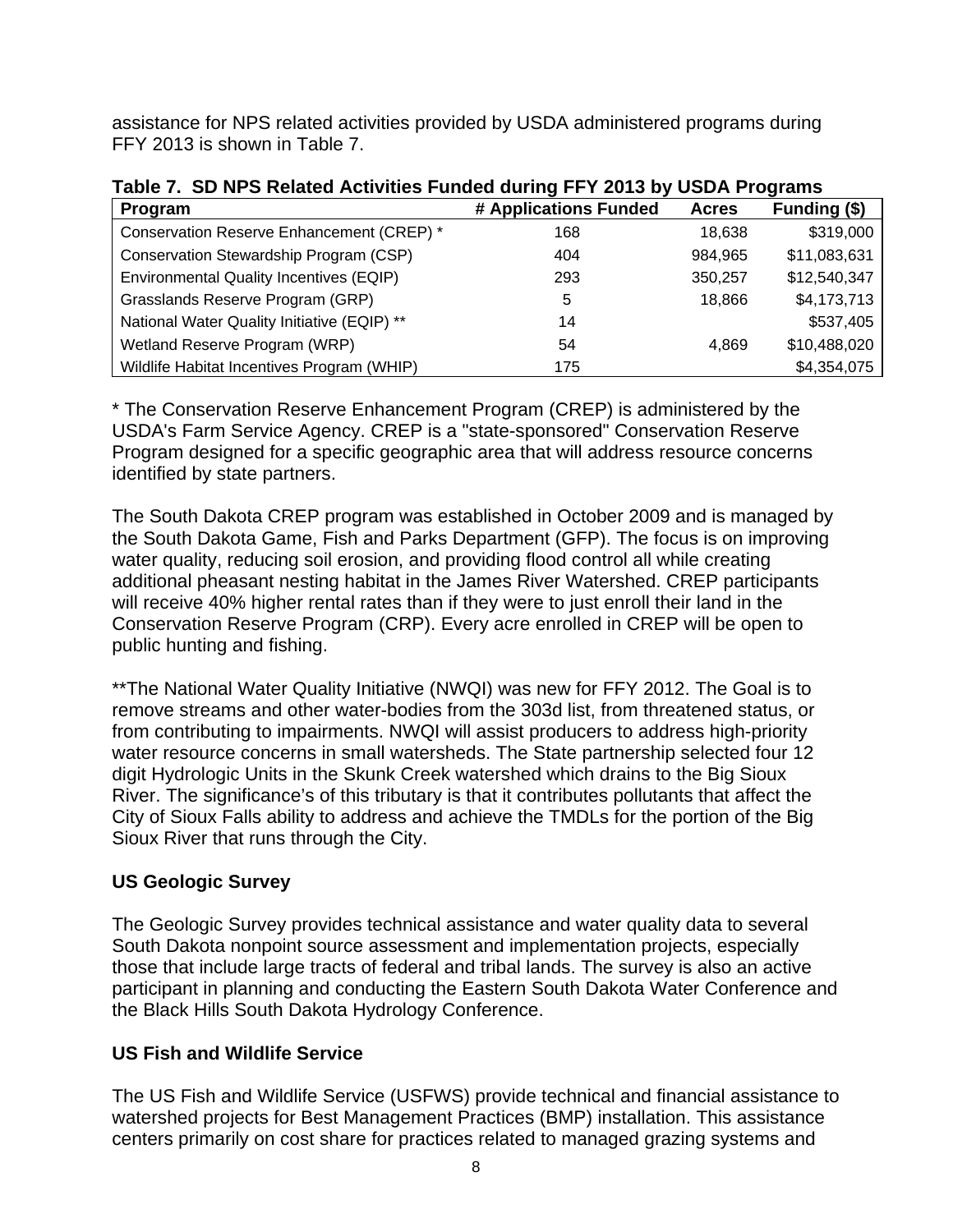wetland habitat development. The main USFWS programs providing funds for BMPs are Partners for Fish and Wildlife Program and North American Waterfowl Conservation Act. Commonly cost shared BMPs include grass seeding, cross fencing, multiple purpose ponds, and riparian exclusion fencing.

#### **South Dakota BWNR/DENR Grant Assistance**

The Consolidated Water Facilities Construction Program (CWFCP) is administered by the South Dakota Board of Water and Natural Resources (BWNR). The program provides state grants and low interest loans for projects on the State Water Facilities Plan. NPS structural and construction BMPs such as animal waste management systems (AWMS) and shoreline stabilization are eligible for cost share funds through the program.

The BWNR also provides Water Quality grant assistance to watershed projects from the Clean Water State Revolving Fund (CWSRF) Administrative Surcharge Fees.

Projects awarded BWNR/DENR water quality grants during the reporting period are listed in Table 8.

|         | Table 8. NPS Projects Awarded State Grants during FFY 2013 |  |
|---------|------------------------------------------------------------|--|
| Project | <b>Funding Source</b>                                      |  |
|         |                                                            |  |

| <b>Project</b>                                 | <b>Funding Source</b> |       | Grant Award (\$) |
|------------------------------------------------|-----------------------|-------|------------------|
| Lewis & Clark Watershed Segment 3              | Consolidated          |       | \$200,000        |
| Belle Fourche Watershed Segment 6              | <b>CWSRF WQ Grant</b> |       | \$100,000        |
| Lewis & Clark Watershed Segment 3              | <b>CWSRF WQ Grant</b> |       | \$100,000        |
| Grassland Management and Planning Segment 4    | <b>CWSRF WQ Grant</b> |       | \$115,000        |
| 303d Watershed Planning & Assistance Segment 3 | <b>CWSRF WQ Grant</b> |       | \$100,000        |
|                                                |                       | Total | \$615,000        |

#### **South Dakota Clean Water State Revolving Fund (NPS Incentive Loan Program)**

The South Dakota Board of Water and Natural Resources administers the state's Clean Water State Revolving Fund (CWSRF) loan program. In 2004, the board established a nonpoint source incentive rate for nonpoint source projects. Projects for traditional wastewater or storm water that include a nonpoint source component are eligible for the nonpoint source interest rate. The annual principal and interest payment is calculated for a loan at the current base SRF interest rates of 2.25 percent for loans with a term of 10 years or less, 3 percent for loans with a term of 11 to 20 years, and 3.25 percent for loans with a term greater than 20 years. Using the lower incentive interest rates of 1.25 percent, 2 percent, and 2.25 percent, respectively, a loan is sized using the annual payment previously calculated. The difference in the two loan principal amounts is the amount of funding available for the NPS component of the project.

Since its inception, five NPS project sponsors have used the NPS incentive program rate in partnership with municipalities. In FFY 2013, no new CWSRF NPS Incentive Loans were awarded. The NPS projects and loan amounts are shown in Table 9.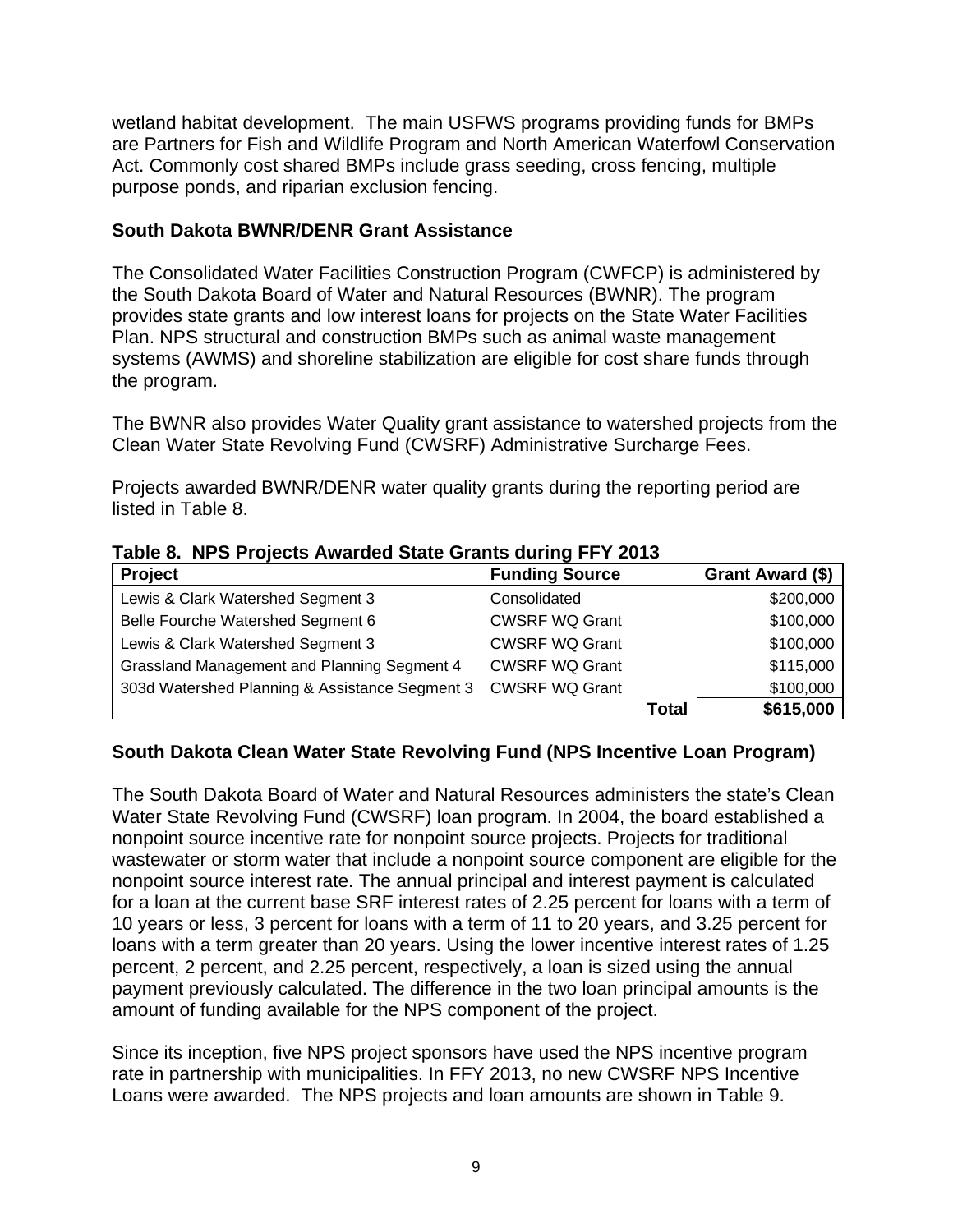#### **Table 9. CWSRF NPS Loans**

| Project                                                | <b>Municipality</b>           | <b>SRF Loan</b> |  |  |
|--------------------------------------------------------|-------------------------------|-----------------|--|--|
| <b>FFY 2005</b>                                        |                               |                 |  |  |
| Brown County Water Quality Improvement Project         | City of Aberdeen              | \$1,156,259     |  |  |
| Central Big Sioux Watershed Project - Segment I        | City of Sioux Falls           | \$4,374,985     |  |  |
| <b>FFY 2006</b>                                        |                               |                 |  |  |
| Upper Big Sioux River Watershed Project -Segment IV    | City of Watertown             | 113,985<br>S    |  |  |
| <b>FFY 2007</b>                                        |                               |                 |  |  |
| Upper Big Sioux River Watershed Project - Segment V    | City of Watertown             | \$<br>139,952   |  |  |
| <b>FFY 2009</b>                                        |                               |                 |  |  |
| Firesteel Creek / Lake Mitchell Watershed Project      | City of Mitchell              | 148,523<br>S    |  |  |
| <b>FFY 2011</b>                                        |                               |                 |  |  |
| Central Big Sioux Watershed Project - Segment 2        | City of Sioux Falls           | \$1,901,014     |  |  |
| Belle Fourche River Implementation Project - Segment 5 | <b>BF Irrigation District</b> | 200,000<br>S    |  |  |
|                                                        | Total                         | \$8,034,718     |  |  |

Aberdeen used the funding to reduce sediment and nutrient loadings to the Elm River. The Elm River is the primary source of the city's drinking water supply. BMPs implemented include animal waste management systems, managed grazing, and shoreline stabilization.

Sioux Falls obtained the funds to install animal waste management systems, riparian buffers, and shoreline stabilization along the Big Sioux River and major tributaries within the city and north to the Moody County line. The buffers and animal waste systems will protect the city's water supply by reducing fecal coliform and sediment loadings.

Watertown used the loan funds to reduce sediment and nutrient loadings to the Upper Big Sioux River, Lake Kampeska, and Pelican Lake.

Mitchell used the funds to reduce sedimentation in Lake Mitchell by implementing shoreline stabilization.

Belle Fourche Irrigation District obtained the funds to assist irrigators in converting from flood irrigation to sprinkler irrigation. Doing so will reduce the amount of return flows carrying sediment into the Belle Fourche River. This loan was provided as 100 percent principal forgiveness.

#### **South Dakota Department of Agriculture**

The South Dakota Department of Agriculture (SDDA) provides state funds to conservation districts for the installation of conservation BMPs through the Conservation Grants Program. During this reporting period, SDDA awarded \$500,000 to conservation district projects. Many of these projects include NPS related activities.

#### **South Dakota Department of Game, Fish, and Parks (GFP)**

The South Dakota Department of Game, Fish, and Parks (GFP) assistance programs accessed by projects are similar to those offered by the USFWS and center mainly on managed grazing and wetlands. For a description of the programs and practices cost shared, visit: http://gfp.sd.gov/wildlife/private-land/default.aspx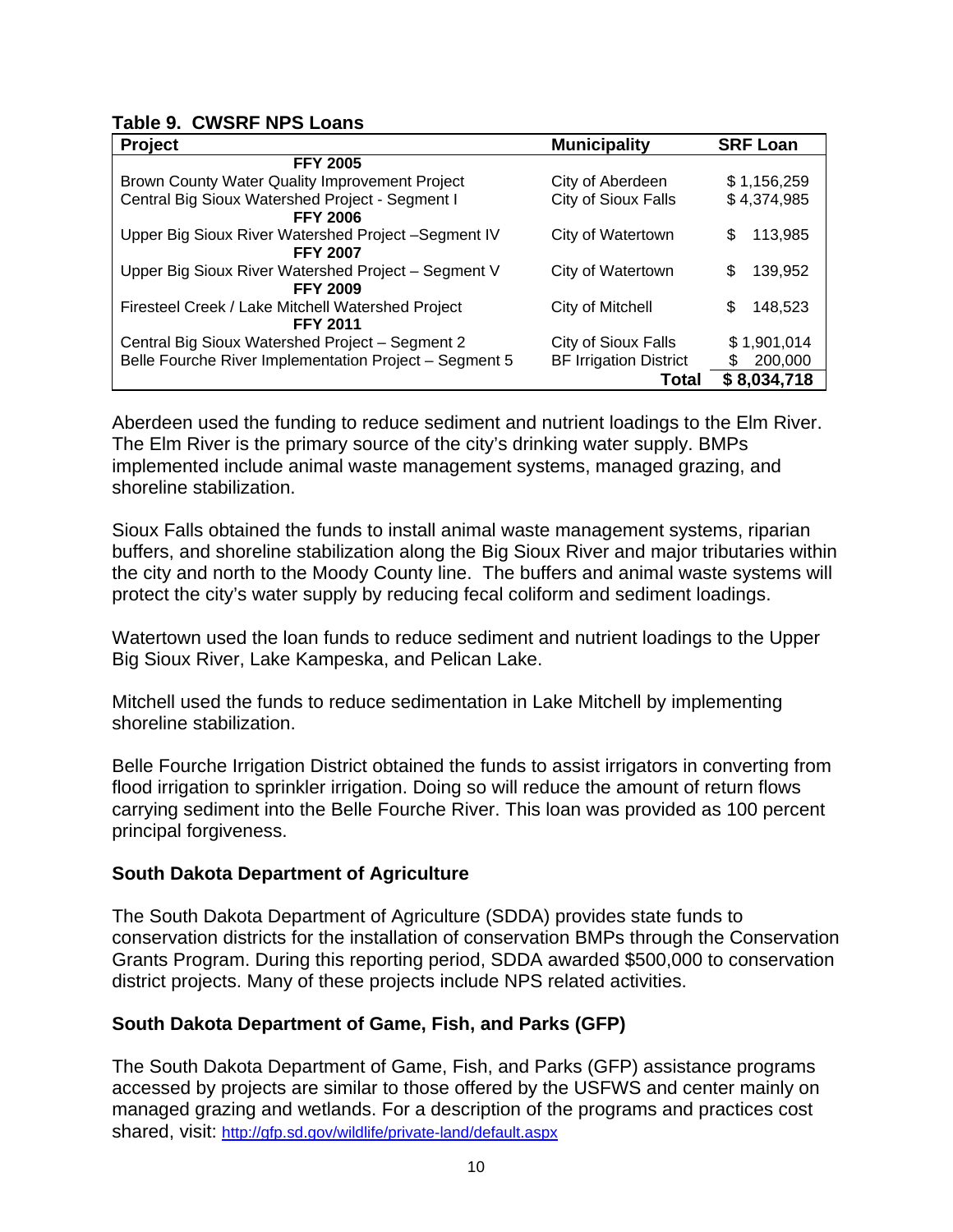#### **319 Grant Match**

Nonfederal match of 40 percent of project expenditures is required for Section 319 grants. South Dakota takes a conservative approach to approving nonfederal match submitted by its project partners. As much of the match comes from the construction and implementation of BMPs, a large proportion of the match requirement for many projects is documented during the later phases of a project. See Appendix E for a summary of nonfederal match documented for each of the department's 319 grants.

#### **Water Quality Improvements**

The South Dakota NPS Program considers quantification of load reductions and resultant water quality improvements essential to evaluating project goal attainment and reaching the TMDLs established for priority waterbodies. The quantification process uses a combination of modeling and water quality sample results. Commonly used models include Revised Universal Soil Loss Equation (RUSLE 2), Annualized Agricultural Nonpoint Source (AnnAGNPS), and Spreadsheet Tool for the Estimation of Pollutant Load (STEPL). DENR adopted STEPL as the primary load reduction estimation model for reporting annual and cumulative load reductions in GRTS in FFY 2007.

Annual load reductions/water quality improvements documented are entered in GRTS. Load reductions for waterbodies located in project areas during FFY 2013 were 487,018 pounds of nitrogen, 128,033 pounds of phosphorous, and 81,741 tons of sediment.

| <b>Project Name</b>                                | <b>Nitrogen</b><br>(Ibs. per<br>year) | <b>Phosphorus</b><br>(Ibs. per year) | <b>Sediment</b><br>(tons per<br>year) |
|----------------------------------------------------|---------------------------------------|--------------------------------------|---------------------------------------|
| Belle Fourche River Watershed Imp Segment 5        | 1,473                                 | 1,305                                | 5,267                                 |
| Belle Fourche River Watershed Imp Segment 6        | 735                                   | 630                                  | 1,600                                 |
| Central Big Sioux River Segment 2                  | 28,423                                | 7,585                                | 276                                   |
| Grassland Management & Planning Segment 3          | 119,596                               | 21,671                               | 13,797                                |
| <b>James River CREP Total</b>                      | 77,705                                | 26,815                               | 18,596                                |
| Lake Poinsett Watershed Imp Segment 2              | 2,371                                 | 754                                  | 1,158                                 |
| Lewis and Clark Watershed Implementation Segment 3 | 200,453                               | 53,316                               | 24,760                                |
| Lower James River Watershed Imp Segment 3          | 32                                    | 7                                    | 365                                   |
| NE Glacial Lakes Imp. Segment 2                    | 34,953                                | 10,662                               | 13,868                                |
| Riparian Area Restoration & Protection             | 97                                    | 25                                   | 32                                    |
| Upper Big Sioux River Watershed Imp. Segment 5     | 3,758                                 | 632                                  | 7                                     |
| Upper Big Sioux River Watershed Imp. Segment 6     | 1,990                                 | 502                                  | 170                                   |
| Vermillion Basin Watershed Imp. Segment 2          | 15,432                                | 4,129                                | 1,845                                 |
| <b>Totals</b>                                      | 487,018                               | 128,033                              | 81,741                                |

#### **Table 10. Load Reductions for Projects during FFY 2013**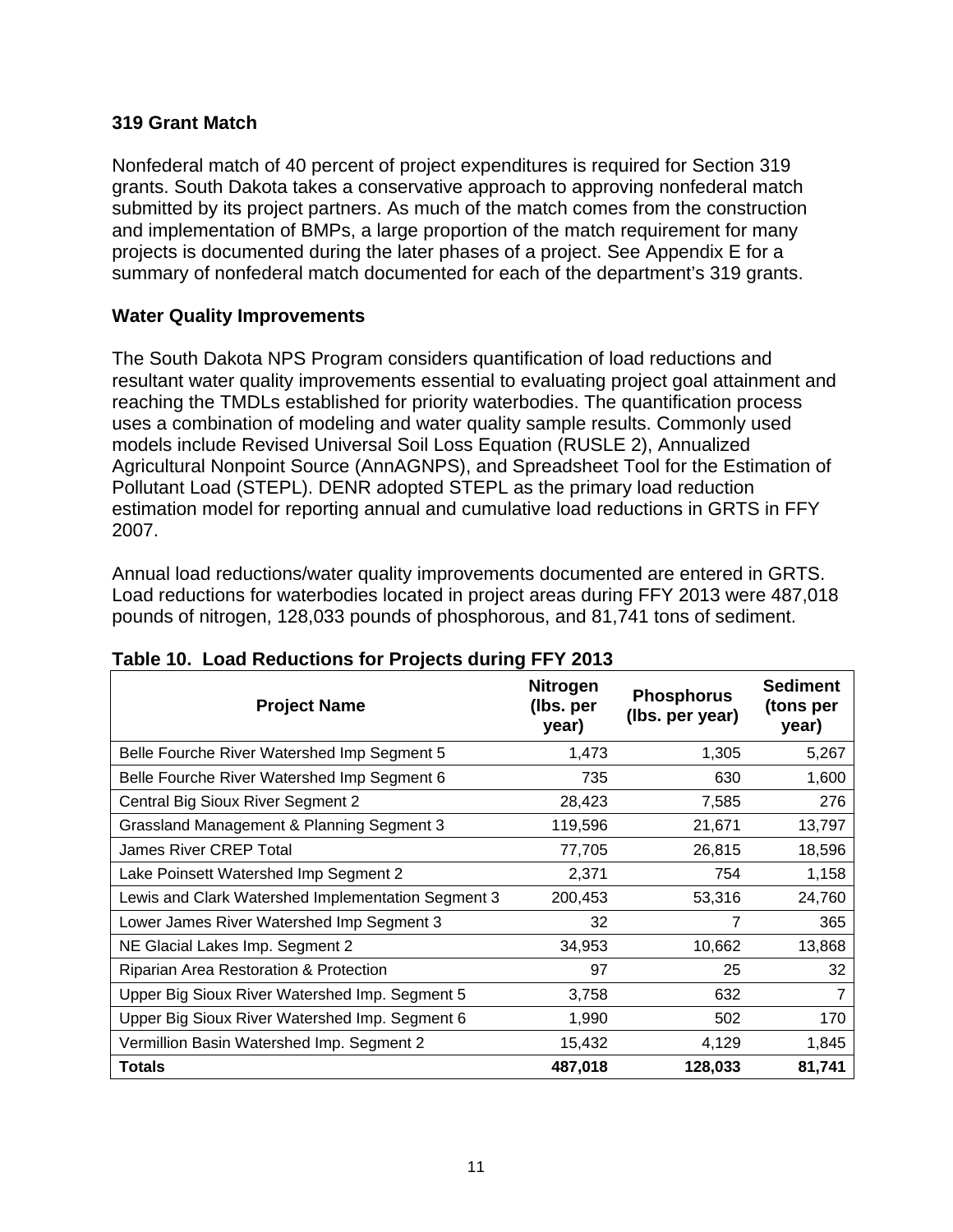#### Appendix A

# **Open NPS Projects Funded by Previous Section 319 Grants by River Basin**

| <b>River Basin</b>                   | <b>Project</b>                                               |  |  |  |  |
|--------------------------------------|--------------------------------------------------------------|--|--|--|--|
| <b>Bad River</b>                     | None                                                         |  |  |  |  |
| <b>Belle Fourche River</b>           | Belle Fourche River Watershed Management - Segment 5 & 6     |  |  |  |  |
| <b>Big Sioux River</b>               | Central Big Sioux River Watershed Implementation - Segment 2 |  |  |  |  |
|                                      | East Dakota Riparian Area Protection Segment 1               |  |  |  |  |
|                                      | NE Glacial Lakes Watershed Improvement - Segment 2           |  |  |  |  |
|                                      | Lake Poinsett Watershed Project - Segment 2                  |  |  |  |  |
|                                      | Upper Big Sioux River Implementation - Segment 5 & 6         |  |  |  |  |
| <b>Cheyenne River</b>                | Spring Creek Watershed Implementation - Segment 1 & 2        |  |  |  |  |
| <b>Grand River</b>                   | None                                                         |  |  |  |  |
| <b>James River</b>                   | Brown County Water Quality Improvement Segment 2             |  |  |  |  |
|                                      | Lower James River Implementation - Segment 3                 |  |  |  |  |
| <b>Minnesota River</b>               | NE Glacial Lakes Segment 2 added the Minnesota River         |  |  |  |  |
|                                      | Watershed in 2012                                            |  |  |  |  |
| <b>Missouri River</b>                | Lewis and Clark Watershed Implementation Project -Segment 3  |  |  |  |  |
| <b>Red River</b>                     | None                                                         |  |  |  |  |
| <b>Vermillion River</b>              | Vermillion River Basin Implementation - Segment 1 & 2        |  |  |  |  |
| <b>White River</b>                   | None                                                         |  |  |  |  |
| <b>Statewide / Regional Projects</b> | Grassland Management & Planning - Segment 3 & 4              |  |  |  |  |
|                                      | SD NPS Information & Education Partnership - Segment 3       |  |  |  |  |
|                                      | 303(d) Watershed Planning and Assistance – Segment 2 & 3     |  |  |  |  |
|                                      | Impacts of Winter Manure Spreading Segment 1                 |  |  |  |  |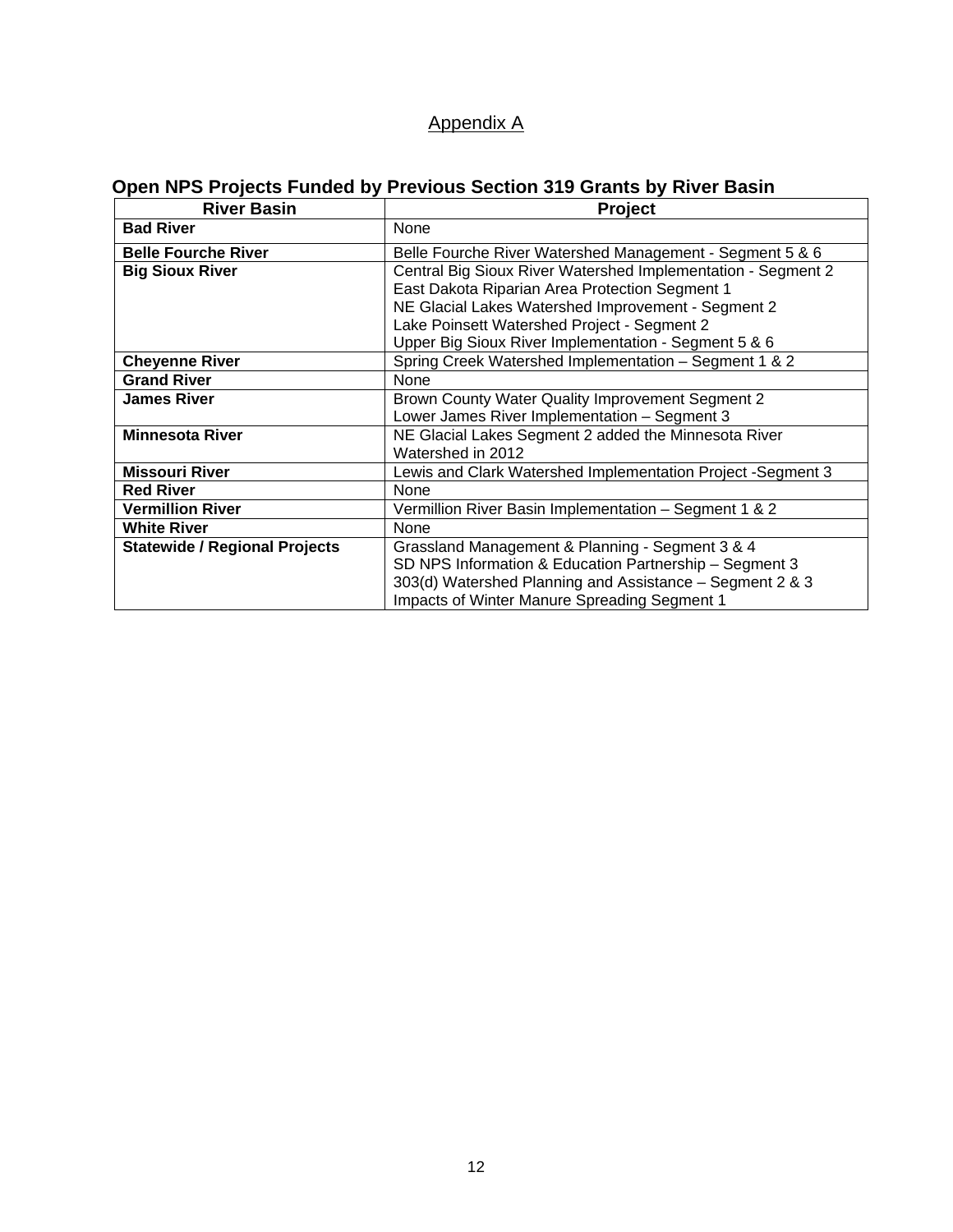#### Appendix B

#### **Completed Section 319 Projects by River Basin**

| <b>River Basin</b>         | Project                                                                     |
|----------------------------|-----------------------------------------------------------------------------|
| <b>Bad River</b>           | Bad River Water Quality Project (Phase II)                                  |
|                            | Bad River Water Quality Project (Phase III)                                 |
|                            | Hayes and Waggoner Lakes TMDL                                               |
|                            | <b>Upper Bad River Demonstration</b>                                        |
| <b>Belle Fourche River</b> | Bear Butte Creek Riparian Demonstration                                     |
|                            | <b>Belle Fourche River Assessment</b>                                       |
|                            | Belle Fourche River Watershed Management Plan Segments 1, 2, 3, 4,          |
|                            | and 5 $*$                                                                   |
| <b>Big Sioux River</b>     | <b>Bachelor Creek Assessment</b>                                            |
|                            | Bachelor Creek Hydrologic Unit                                              |
|                            | <b>Big Sioux Bank Stability</b>                                             |
|                            | <b>Big Sioux TMDL Through Sioux Falls</b>                                   |
|                            | <b>Big Sioux Well Head Protection</b>                                       |
|                            | <b>Blue Dog Lake Assessment</b>                                             |
|                            | Blue dog Lake Watershed Improvement                                         |
|                            | Central Big Sioux River Implementation Segment 1                            |
|                            | Central Big Sioux River (Interim) Project                                   |
|                            | Deuel County Lakes Implementation                                           |
|                            | Enemy Swim Lake Implementation                                              |
|                            | Lake Campbell Watershed Restoration                                         |
|                            | Lakes Cochrane/Oliver Watershed Improvement                                 |
|                            | Lakes Herman/Madison/Brant Implementation                                   |
|                            | Lake Kampeska Watershed<br>Lake Norden/Lake Albert/Lake St. John Assessment |
|                            | Lake Poinsett Watershed                                                     |
|                            | Lower Big Sioux River Implementation Segment 1 and 2                        |
|                            | Northeast Glacial Lakes Segment 1                                           |
|                            | <b>Pickerel Lake Protection</b>                                             |
|                            | Roy Lake Assessment                                                         |
|                            | Upper Big Sioux River Watershed Segments I, II, III & IV                    |
|                            | Wall Lake Watershed Project                                                 |
|                            | Wall Lake Post Project Assessment                                           |
| <b>Cheyenne River</b>      | Cheyenne River Phase I TMDL Assessment                                      |
|                            | Foster Creek Riparian Demonstration - Stanley Co.                           |
|                            | Lower Cheyenne River TMDL Assessment - Phase I                              |
|                            | Lower Cheyenne River TMDL Assessment 2                                      |
|                            | <b>Piedmont Valley Assessment</b>                                           |
|                            | Rapid City Storm Water                                                      |
|                            | Spring Creek Implementation Segment 1 *                                     |
| <b>Grand River</b>         | Shadehill Lake Protection Staffing & Support                                |
| <b>James River</b>         | <b>Brown County Implementation Segment 2</b>                                |
|                            | Clear Lake Assessment - Marshall Co.                                        |
|                            | Cottonwood & Louise TMDL                                                    |
|                            | Elm Lake Implementation Project                                             |
|                            | Firesteel Creek/Lake Mitchell Watershed Project - Segment 1 & 2             |
|                            | Foster Creek Riparian Demonstration - Beadle Co.                            |
|                            | Jones Lake/ Rose Hill Lake TMDL                                             |
|                            | Jones Lake/Rose Hill Lake Watershed Implementation                          |
|                            | Lake Byron Watershed                                                        |
|                            | Lakes Cottonwood and Louis Implementation                                   |
|                            | Lake Faulkton Watershed Implementation                                      |
|                            | Lake Hanson / Pierre Creek Implementation                                   |
|                            | Lake Mitchell Watershed Assessment                                          |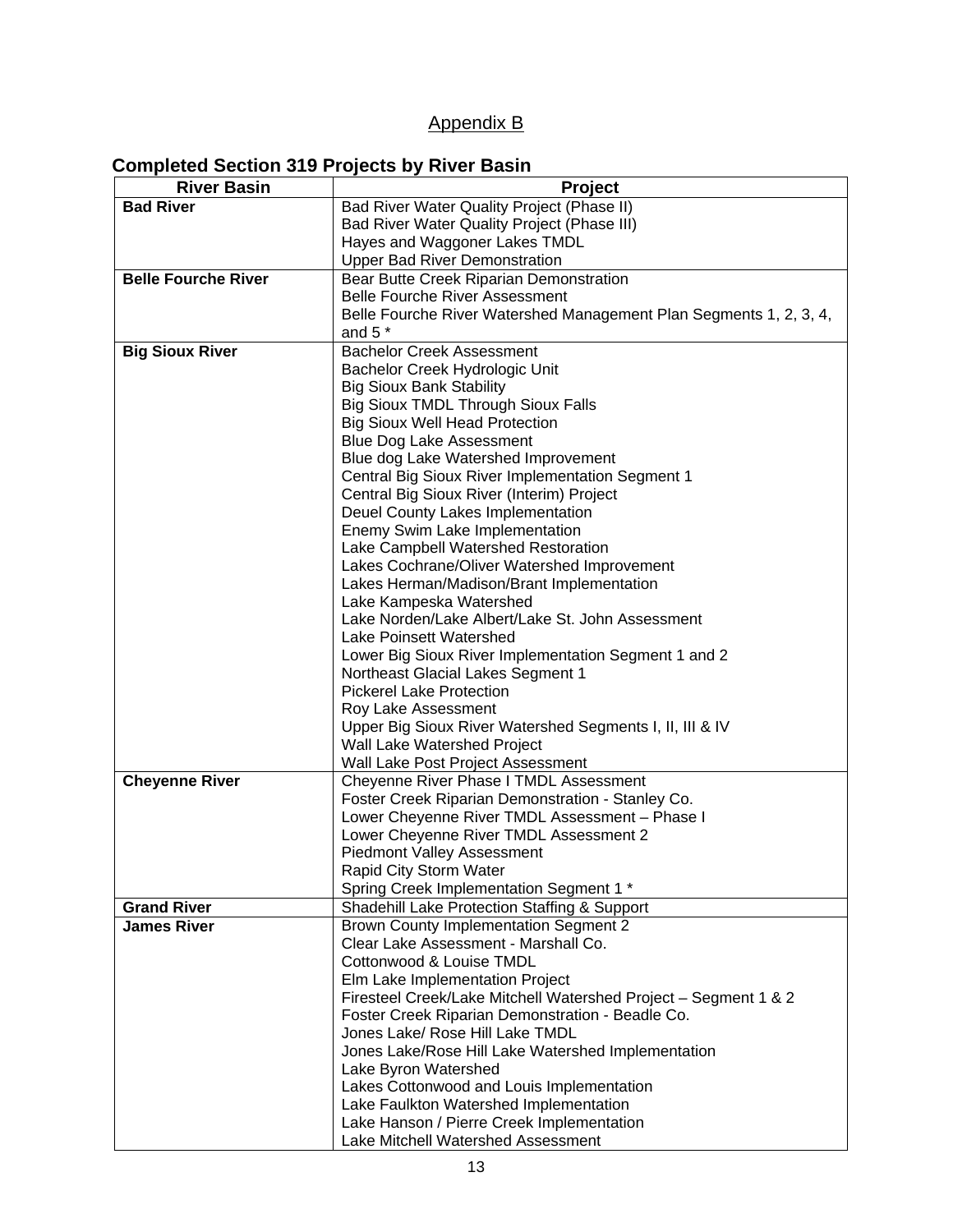|                           | <b>Lake Redfield Restoration</b>                                        |  |  |  |  |
|---------------------------|-------------------------------------------------------------------------|--|--|--|--|
|                           | Lower James River Assessment                                            |  |  |  |  |
|                           | Lower James River Implementation Segment 1 and 2                        |  |  |  |  |
|                           | Loyalton and Cresbard Lakes TMDL                                        |  |  |  |  |
|                           | Mina Lake Water Quality Assessment                                      |  |  |  |  |
|                           | <b>Moccasin Creek TMDL</b>                                              |  |  |  |  |
|                           | Ravine Lake Watershed                                                   |  |  |  |  |
|                           | <b>Richmond Lake Watershed</b>                                          |  |  |  |  |
|                           | <b>Richmond Lake Assessment</b>                                         |  |  |  |  |
|                           | Twin Lakes/Wilmarth Lake Assessment                                     |  |  |  |  |
|                           | <b>Upper James River Assessment</b>                                     |  |  |  |  |
|                           | Upper Snake Creek Implementation - Segment 1                            |  |  |  |  |
|                           | <b>White Lake Dam TMDL</b>                                              |  |  |  |  |
| <b>Missouri River</b>     | <b>Burke Lake Assessment</b>                                            |  |  |  |  |
|                           | <b>Burke Lake Restoration</b>                                           |  |  |  |  |
|                           | Lewis and Clark Implementation Segment 1 & 2                            |  |  |  |  |
|                           | <b>Medicine Creek Assessment</b>                                        |  |  |  |  |
|                           | Medicine Creek Watershed Project - Segment 1                            |  |  |  |  |
|                           | Okobojo Creek Watershed Assessment                                      |  |  |  |  |
|                           | Pocasse / Campbell Watershed Assessment                                 |  |  |  |  |
|                           |                                                                         |  |  |  |  |
|                           | South Central Lakes Watershed Assessment                                |  |  |  |  |
|                           | Spring Creek Implementation (Campbell Co.) Segment 1                    |  |  |  |  |
| <b>Red River</b>          | Lake Traverse Watershed Assessment                                      |  |  |  |  |
| <b>Vermillion River</b>   | Kingsbury County Lakes Assessment                                       |  |  |  |  |
|                           | Kingsbury Lakes Implementation                                          |  |  |  |  |
|                           | Swan Lake Restoration                                                   |  |  |  |  |
|                           | Turkey Ridge Creek Implementation - Segment 1                           |  |  |  |  |
|                           | Vermillion River Basin Assessment                                       |  |  |  |  |
|                           | Vermillion River Basin Implementation Segment 1                         |  |  |  |  |
| <b>White River</b>        | White River Phase I Assessment                                          |  |  |  |  |
|                           |                                                                         |  |  |  |  |
|                           | Little White River TMDL Assessment                                      |  |  |  |  |
| <b>Statewide/Regional</b> | <b>Abandoned Well Sealing</b>                                           |  |  |  |  |
| <b>Projects</b>           | Animal Waste Management I & II                                          |  |  |  |  |
|                           | Animal Nutrient Management Team III & IV                                |  |  |  |  |
|                           | Animal Waste Team (Buffer salesmen)                                     |  |  |  |  |
|                           | <b>Black Hills Stream Temperature Assessment</b>                        |  |  |  |  |
|                           | <b>Bootstraps</b>                                                       |  |  |  |  |
|                           | <b>Buffer Planning and Assistance</b>                                   |  |  |  |  |
|                           | Coordinated Resource Management I & II                                  |  |  |  |  |
|                           | East River Area Riparian Demonstration I & II                           |  |  |  |  |
|                           | East River Riparian Grazing I                                           |  |  |  |  |
|                           | Evaluating Phosphorus Loss on a Watershed                               |  |  |  |  |
|                           | Grassland Management and Planning Segment 1, 2, and 3 *                 |  |  |  |  |
|                           | <b>Evaluating Vegetative Treatment Areas</b>                            |  |  |  |  |
|                           | <b>Ground Water Monitoring Network</b>                                  |  |  |  |  |
|                           | Manure Management Based on Soil Phosphorus                              |  |  |  |  |
|                           | Manure Management Based on Soil Phosphorus - Additional Soils           |  |  |  |  |
|                           | Nitrogen & Pesticides in Ground Water                                   |  |  |  |  |
|                           | Nonpoint Source Information & Education 1989                            |  |  |  |  |
|                           |                                                                         |  |  |  |  |
|                           | Nonpoint Source Information & Education 1994                            |  |  |  |  |
|                           | Nonpoint Source Information & Education 1996                            |  |  |  |  |
|                           | Nonpoint Source Information & Education 1998                            |  |  |  |  |
|                           | Nonpoint Source Information & Education 2004 Segment 1                  |  |  |  |  |
|                           | Nonpoint Source Information & Education 2007 Segment 2                  |  |  |  |  |
|                           | Precision Manure Management to Improve WQ                               |  |  |  |  |
|                           | <b>Rainfall Simulator</b><br>Reference Site Validation & Bio-monitoring |  |  |  |  |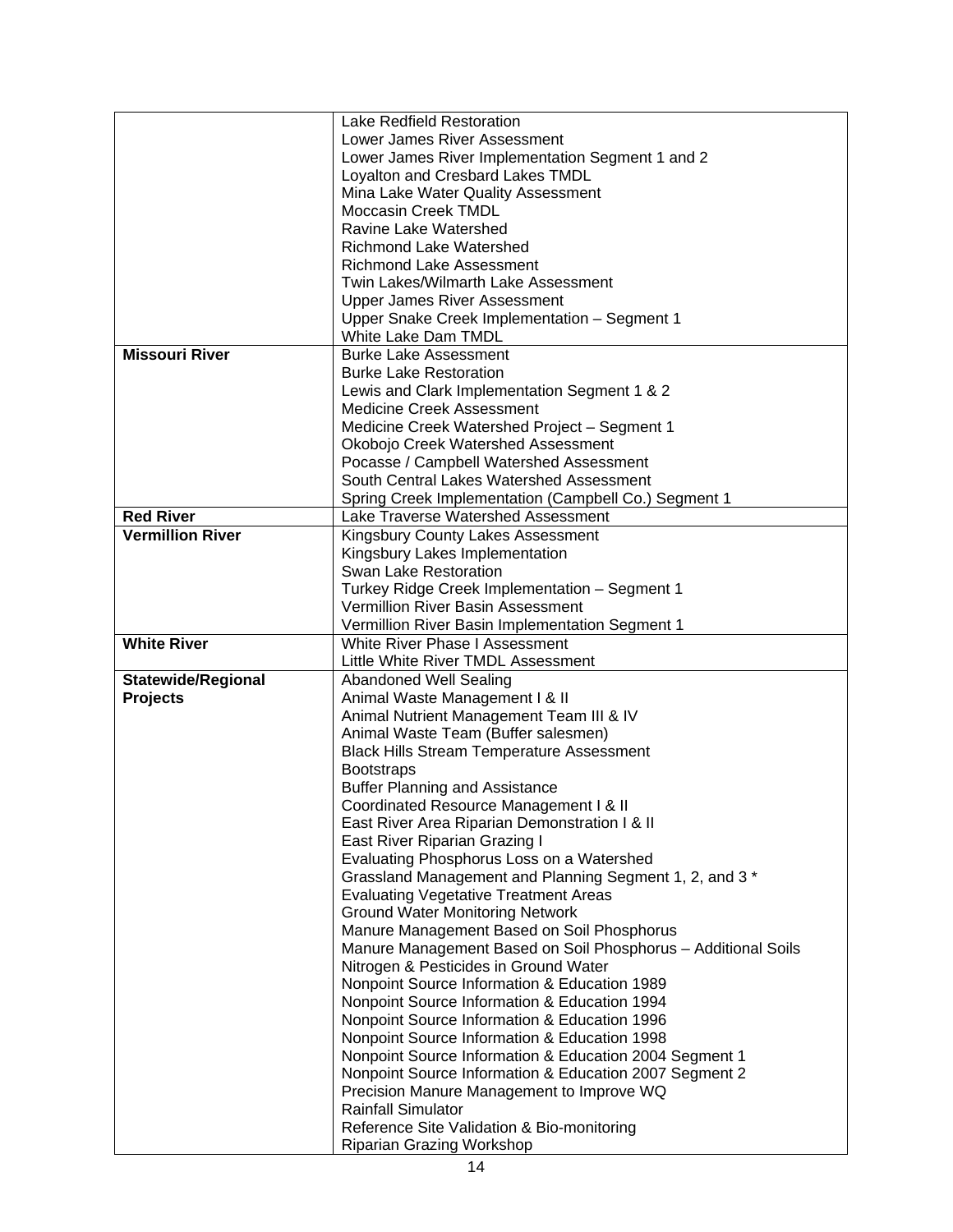| South Dakota Association of Conservation Districts<br>303(d) Watershed Planning & Assistance Segment 1 & 2 *<br>South Dakota Lake Protection<br>Statewide Lake Assessment<br><b>Wetlands Education Project</b> |
|----------------------------------------------------------------------------------------------------------------------------------------------------------------------------------------------------------------|
|----------------------------------------------------------------------------------------------------------------------------------------------------------------------------------------------------------------|

(\* indicates Final Report being drafted)

#### Appendix C

### **Completed Section 604(b) Projects by River Basin**

| <b>Bad River Basin</b>           | <b>Bad River Phase IA</b>                                                                   |
|----------------------------------|---------------------------------------------------------------------------------------------|
|                                  | <b>Bad River Phase IB</b>                                                                   |
| <b>Belle Fourche River Basin</b> | Belle Fourche River TMDL Project                                                            |
|                                  | Streambank Erosion Assessment-Upper Whitewood Creek                                         |
|                                  | Whitewood Creek Streambank Assessment Project                                               |
|                                  | Whitewood Creek Watershed Project Planning                                                  |
|                                  | Whitewood Creek Bacterial Source Tracking                                                   |
| <b>Big Sioux River Basin</b>     | Bacterial Source Tracking and Lower Big Sioux TMDL                                          |
|                                  | <b>Big Sioux Aquifer Protection Project</b>                                                 |
|                                  | <b>Big Sioux Aquifer Study</b>                                                              |
|                                  | Big Sioux River Bank Stabilization Demonstration Project                                    |
|                                  | Big Sioux River Riparian Assessment (Moody/Minnehaha)                                       |
|                                  | Brookings Area TMDL Sampling Project                                                        |
|                                  | Covell Lake TMDL (Combined with Sioux Falls Big Sioux River TMDL                            |
|                                  | Project)                                                                                    |
|                                  | Pelican Lake Control Structure Feasibility                                                  |
|                                  | Lake Alvin/Nine Mile Creek TMDL                                                             |
|                                  | Lake Campbell TMDL Assessment                                                               |
|                                  | Lakes Herman, Madison, Brandt Project Planning<br>Lake Poinsett Project Planning and Design |
|                                  | North Central Big Sioux /Oakwood Lake TMDL                                                  |
|                                  | Sioux Falls - Big Sioux River TMDLs                                                         |
|                                  | <b>Upper Big Sioux Watershed AGNPS</b>                                                      |
| <b>Cheyenne River Basin</b>      | Develop NPS BMPs Western Pennington Co. Drainage District                                   |
|                                  | <b>French Creek Assessment</b>                                                              |
|                                  | Galena Fire Project                                                                         |
|                                  | Rapid Creek and Aquifer Assessment Project                                                  |
|                                  | Rapid Creek NPS Assessment Project                                                          |
|                                  | Rapid Creek Stormwater Impact Prioritization                                                |
|                                  | <b>Custer State Parks Lakes Assess. Report Preparation</b>                                  |
|                                  | <b>Spring Creek Bacterial Source Tracking</b>                                               |
| <b>Grand River Basin</b>         | <b>Grand River Watershed TMDL</b>                                                           |
| <b>James River Basin</b>         | <b>Broadland Creek Watershed Study</b>                                                      |
|                                  | Firesteel Creek/Lake Mitchell WQ Needs Assessment                                           |
|                                  | James River TMDL Project                                                                    |
|                                  | Landowner Survey                                                                            |
|                                  | Lake Faulkton Assessment Project                                                            |
|                                  | Lake Louise Water Quality Monitoring                                                        |
|                                  | Mina Lake Water Quality Project                                                             |
|                                  | Ravine Lake Diagnostic/Feasibility Study                                                    |
|                                  | Turtle Creek/Lake Redfield Landowner Survey                                                 |
|                                  | Wylie Pond/ Moccasin Creek Watershed TMDL                                                   |
| <b>Minnesota River Basin</b>     | Blue Dog Lake/Enemy Swim Septic Leachate Survey                                             |
|                                  | Fish Lake Water Level and Quality Study<br>Lake Cochrane/Oliver TMDL                        |
|                                  | Lake Hendricks Restoration Assessment                                                       |
|                                  | Lake Traverse/Little Minnesota River Land Inventory                                         |
|                                  |                                                                                             |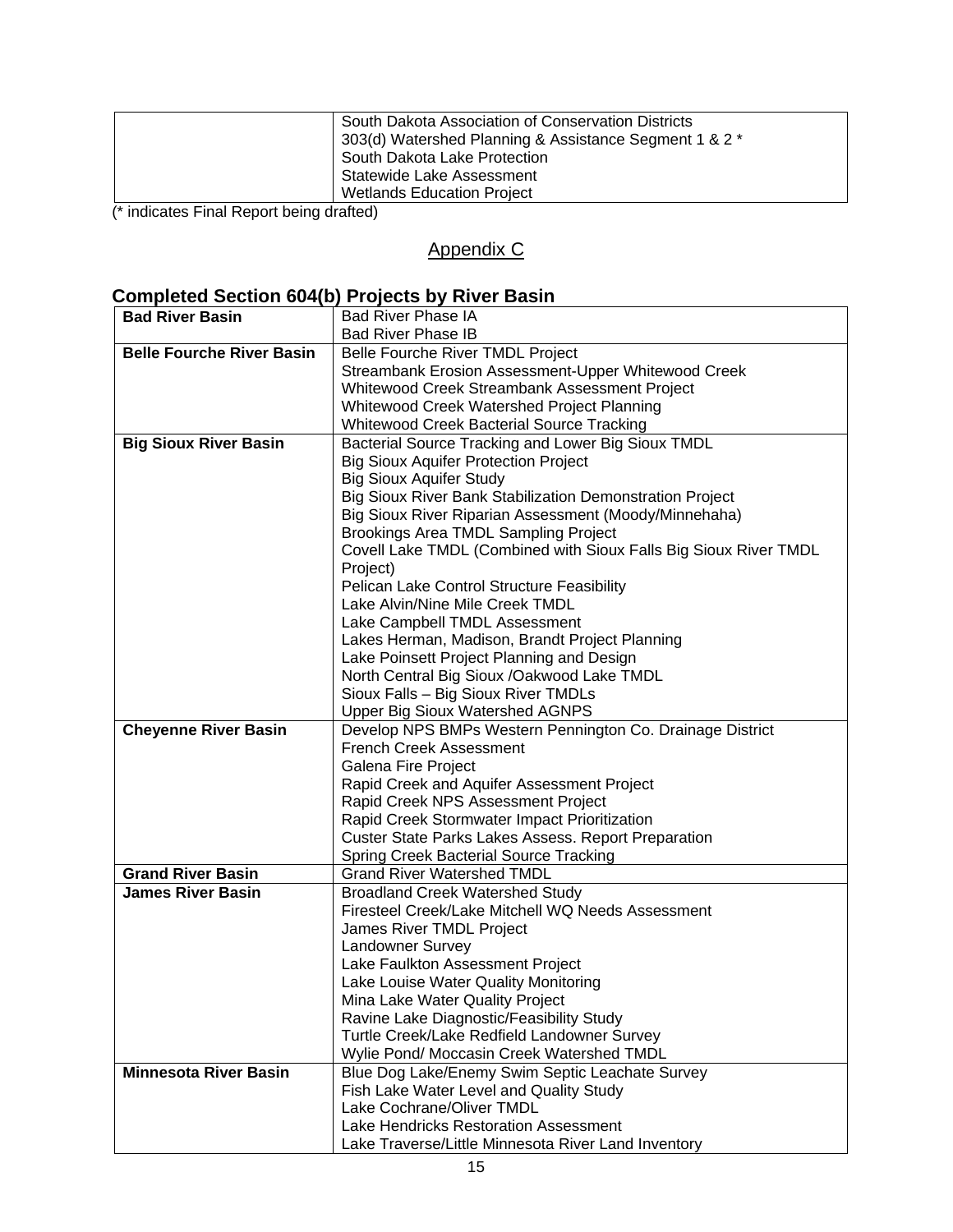| <b>Missouri River Basin</b>   | <b>Burke Lake Diagnostic/Feasibility Study</b>                     |  |  |  |  |  |  |
|-------------------------------|--------------------------------------------------------------------|--|--|--|--|--|--|
|                               | Lake Andes Watershed Treatment Project                             |  |  |  |  |  |  |
|                               | Lake Pocasse/Lake Campbell/Spring Creek TMDL                       |  |  |  |  |  |  |
|                               | Lewis and Clark TMDL Project                                       |  |  |  |  |  |  |
|                               | Platte Lake Planning                                               |  |  |  |  |  |  |
|                               | Randall RC&D Implementation Planning                               |  |  |  |  |  |  |
| <b>Vermillion River Basin</b> | Turkey Ridge Creek Watershed Assessment Project                    |  |  |  |  |  |  |
|                               | Vermillion River Basin Watershed Planning                          |  |  |  |  |  |  |
|                               | West Yankton Sanitary Sewer Survey                                 |  |  |  |  |  |  |
| <b>White River Basin</b>      | White River Preservation Project                                   |  |  |  |  |  |  |
|                               | White River Watershed Data Collection Project                      |  |  |  |  |  |  |
|                               | White River/Little White River TMDL Project                        |  |  |  |  |  |  |
| <b>Statewide</b>              | Bacterial Source Typing: Sample Preparation and Analysis Project   |  |  |  |  |  |  |
|                               | Black Hills & Eastern SD Taxonomic analyses of 2007 & 2008 samples |  |  |  |  |  |  |
|                               | Black Hills Biological Sampling - 2006 samples                     |  |  |  |  |  |  |
|                               | Black Hills Biological Sampling - 2007 samples                     |  |  |  |  |  |  |
|                               | Black Hills Biological Sampling - 2008 samples                     |  |  |  |  |  |  |
|                               | Black Hills Biological Sampling - 2009 and 2010 samples            |  |  |  |  |  |  |
|                               | <b>Black Hills Stream Temperature TMDL Project</b>                 |  |  |  |  |  |  |
|                               | <b>Chemical Containment</b>                                        |  |  |  |  |  |  |
|                               | Demonstrate Slash Pile Use Control Erosion on Fragile Soils        |  |  |  |  |  |  |
|                               | <b>Detention Cell Demonstration Project</b>                        |  |  |  |  |  |  |
|                               | Digitize Soils Maps for South Dakota                               |  |  |  |  |  |  |
|                               | East River Riparian Demonstration Project                          |  |  |  |  |  |  |
|                               | <b>Forestry BMP Pamphlet</b>                                       |  |  |  |  |  |  |
|                               | <b>Groundwater Protection Project</b>                              |  |  |  |  |  |  |
|                               | Livestock Waste Management Handbook                                |  |  |  |  |  |  |
|                               | Local WQ Planning Through Hydrologic Unit Planning                 |  |  |  |  |  |  |
|                               | North Central RC&D HU Implementation                               |  |  |  |  |  |  |
|                               | Pesticide and Fertilizer Groundwater Study                         |  |  |  |  |  |  |
|                               | Pesticide and Nitrogen Program                                     |  |  |  |  |  |  |
|                               | Riparian Area Forestry Project                                     |  |  |  |  |  |  |
|                               | Statewide Lake Surveys 2011 - 2012                                 |  |  |  |  |  |  |
|                               | <b>Statewide Mercury TMDL Project</b>                              |  |  |  |  |  |  |
|                               | <b>Stockgrowers Speaker</b>                                        |  |  |  |  |  |  |
|                               | Taxonomic Identification & Enumeration of Biological Samples       |  |  |  |  |  |  |
|                               | Terry Redlin Institute Wetlands Education Project                  |  |  |  |  |  |  |
|                               | Water Quality Study of SD Glacial Lakes and Wetlands               |  |  |  |  |  |  |
|                               | Wetland Assessment for the Nonpoint Source Program                 |  |  |  |  |  |  |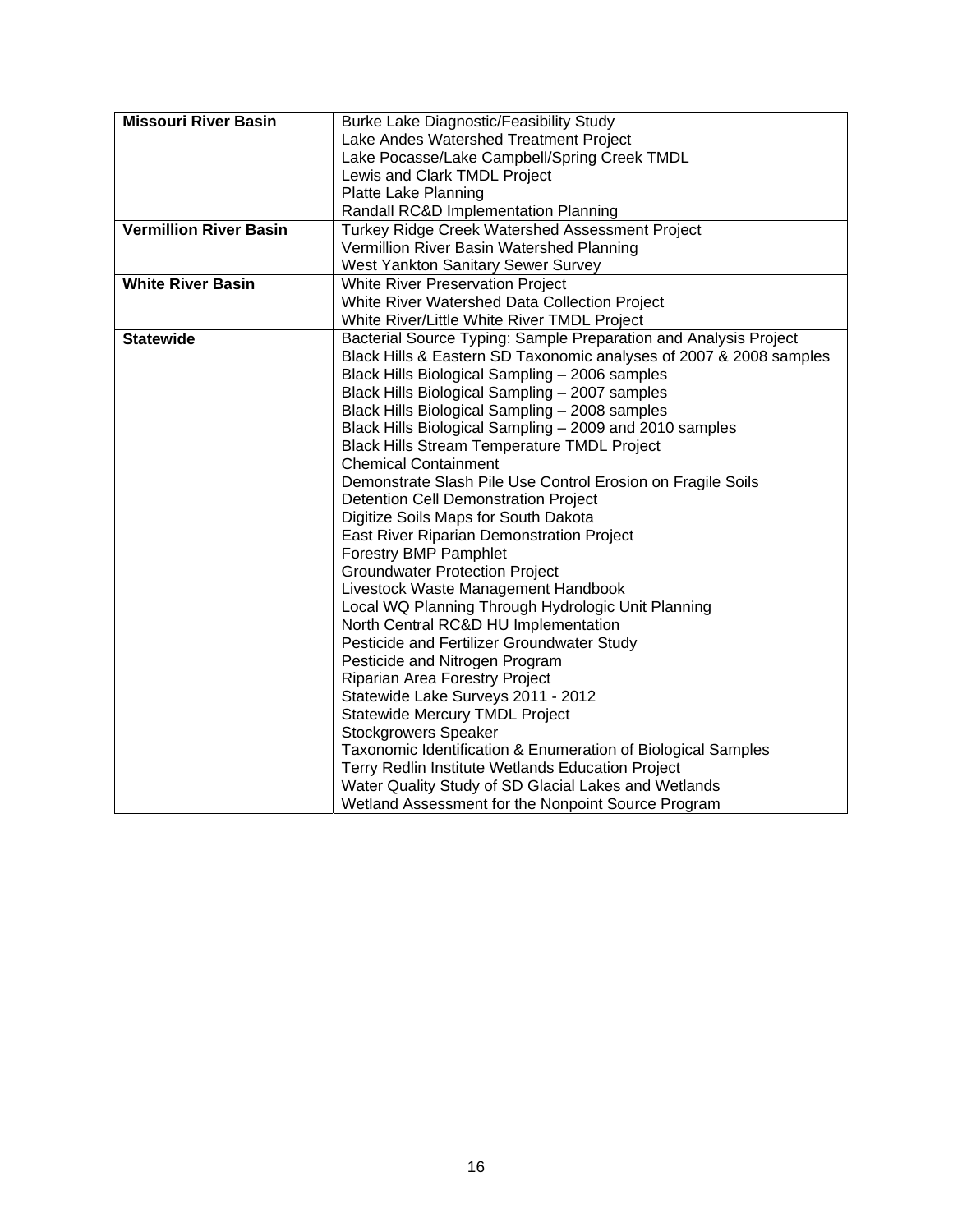#### Appendix D

# **Completed Section 106 Projects**

| <b>Project</b>                                                                      |
|-------------------------------------------------------------------------------------|
| <b>Center Lake Report Writing</b>                                                   |
| Cottonwood Creek Watershed TMDL Assessment                                          |
| <b>DENR Monitoring Supplies and Equipment</b>                                       |
| <b>DENR Stream Reference Site Development</b>                                       |
| Digital Line Graphs                                                                 |
| Digitized SD Soil Survey                                                            |
| Equipment for Lower Big Sioux and Spring Creek Assessment                           |
| Fish Lake/Lake Alice Assessment                                                     |
| <b>Gauging Equipment</b>                                                            |
| <b>Gauging Stations</b>                                                             |
| Lake Hanson Assessment Project                                                      |
| Lewis and Clark Watershed Assessment                                                |
| Lower Cheyenne River TMDL Assessment - Phase I                                      |
| Lower James River TMDL Assessment                                                   |
| <b>Mercury Sampling</b>                                                             |
| Missouri River Monitoring                                                           |
| Northern Glaciated Plains Ref. Site Validation & Bio Toolkit                        |
| Remote Sensing - AGNPS Crop Layers<br>School - Bullhead Watershed Assessment - TMDL |
| Spring Creek/Sheridan Lake Assessment                                               |
| Statewide Lakes Assessment (2002 - 2006)                                            |
| <b>Statistics Training Course</b>                                                   |
| Upper Cheyenne River TMDL                                                           |
| <b>Upper Rapid Creek Assessment</b>                                                 |
|                                                                                     |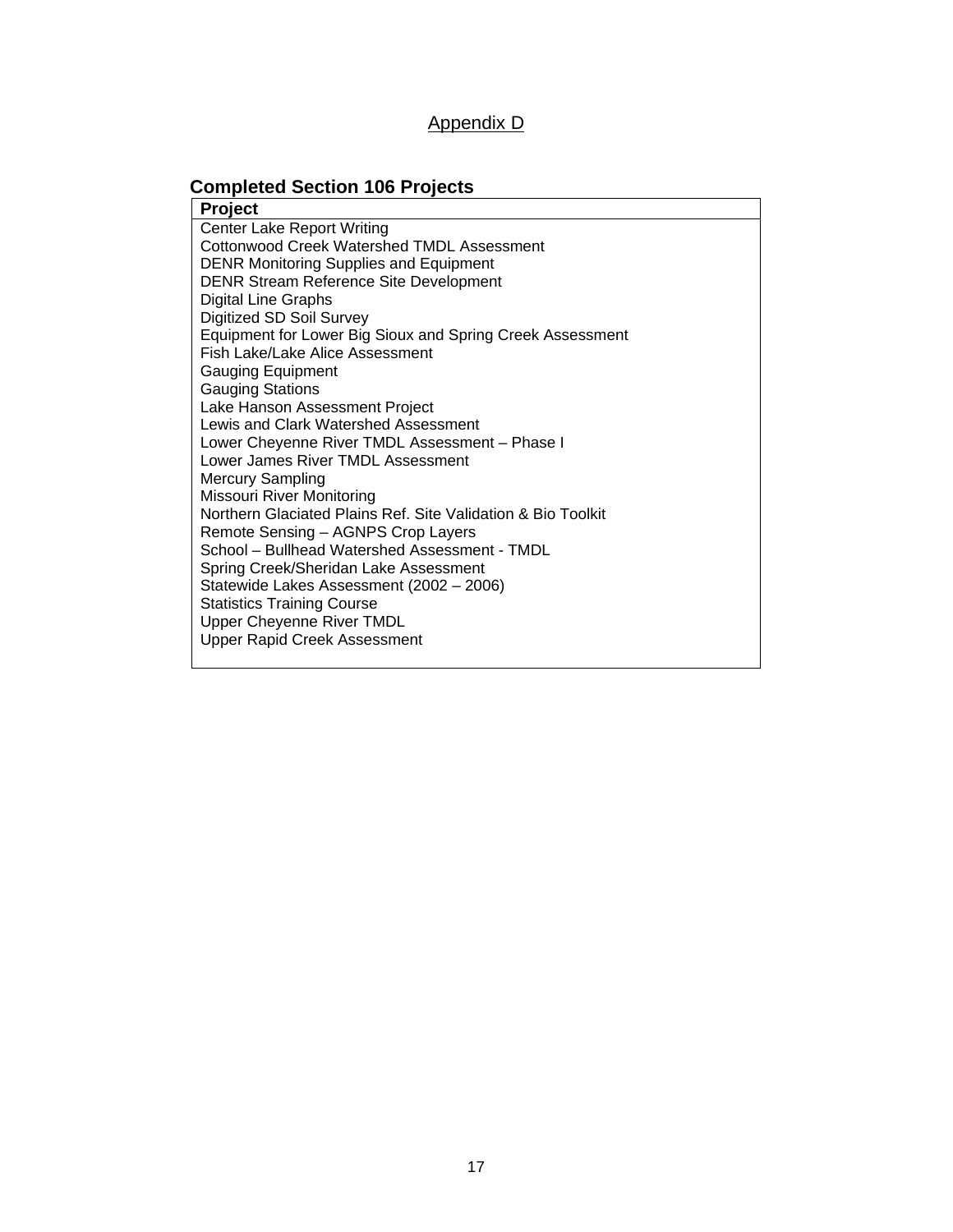# Appendix E

# **319 Matching Funds Accrued Through 9/30/13**

| Grant                 | Grant Award (\$) | <b>Total Match</b> | <b>Expenditures</b> | <b>Match Required</b>           | <b>Match</b>    |  |
|-----------------------|------------------|--------------------|---------------------|---------------------------------|-----------------|--|
|                       |                  | Required (\$)      | thru 9/30/13(\$)    | <b>Against Expenditures(\$)</b> | Documented (\$) |  |
| 319 Implementation 89 | 1,594,000        | 1,062,667          | 1,594,000           | 1,062,667                       | 1,315,016       |  |
| 319 Implementation 90 | 800,137          | 885,994            | 800,137             | 885,994                         | 885,994         |  |
| 319 Implementation 91 | 655,851          | 437,234            | 655,797             | 437,198                         | 437,199         |  |
| 319 Implementation 92 | 795,000          | 530,000            | 794,836             | 529,891                         | 535,421         |  |
| 319 Implementation 93 | 1,090,839        | 727,227            | 1,090,839           | 727,227                         | 779,175         |  |
| 319 Implementation 94 | 1,415,142        | 943,508            | 1,415,142           | 943,508                         | 1,188,561       |  |
| 319 Implementation 95 | 1,699,669        | 1,133,119          | 1,699,669           | 1,133,119                       | 1,154,183       |  |
| 319 Implementation 96 | 1,126,685        | 751,123            | 1,126,685           | 751,123                         | 787,159         |  |
| 319 Implementation 97 | 1,253,790        | 835,902            | 1,253,790           | 835,902                         | 1,484,877       |  |
| 319 Implementation 98 | 1,296,790        | 864,531            | 1,296,790           | 864,531                         | 860,355         |  |
| 319 Implementation 99 | 2,791,400        | 1,860,933          | 2,791,400           | 1,860,933                       | 1,861,025       |  |
| 319 Implementation 00 | 3,008,897        | 2,005,931          | 3,008,897           | 2,005,931                       | 2,005,931       |  |
| 319 Implementation 01 | 3,267,900        | 2,178,600          | 3,267,900           | 2,178,600                       | 2,356,825       |  |
| 319 Implementation 02 | 3,142,900        | 2,095,268          | 3,142,900           | 2,095,268                       | 2,095,268       |  |
| 319 Implementation 03 | 3,215,964        | 2,143,976          | 3,215,964           | 2,143,976                       | 2,143,976       |  |
| 319 Implementation 04 | 3,090,200        | 2,060,133          | 3,090,200           | 2,060,133                       | 2,060,769       |  |
| 319 Implementation 05 | 2,651,624        | 1,767,750          | 2,651,624           | 1,767,750                       | 1,767,750       |  |
| 319 Implementation 06 | 2,583,000        | 1,722,000          | 2,583,000           | 1,722,000                       | 1,722,000       |  |
| 319 Implementation 07 | 2,470,700        | 1,647,133          | 2,470,700           | 1,647,133                       | 1,678,147       |  |
| 319 Imp / Admin 08    | 3,160,100        | 2,106,733          | 3,160,100           | 2,106,733                       | 2,106,733       |  |
| 319 Imp / Admin 09    | 3,160,100        | 2,106,733          | 2,879,550           | 1,919,700                       | 2,106,733       |  |
| 319 Imp / Admin 10    | 3,160,100        | 2,106,733          | 2,626,767           | 1,751,178                       | 2,106,733       |  |
| 319 Imp / Admin 11    | 2,744,000        | 1,829,333          | 1,959,160           | 1,306,106                       | 1,829,333       |  |
| 319 Imp / Admin 12    | 2,564,000        | 1,709,333          | 1,609,759           | 1,073,173                       | 1,710,579       |  |
| 319 Imp / Admin 13    | 2,431,000        | 1,620,667          | 313,003             | 208,668                         | 611,280         |  |
| <b>Total</b>          | 55,169,788       | 37,132,561         | 50,498,609          | 34,018,442                      | 37,591,022      |  |